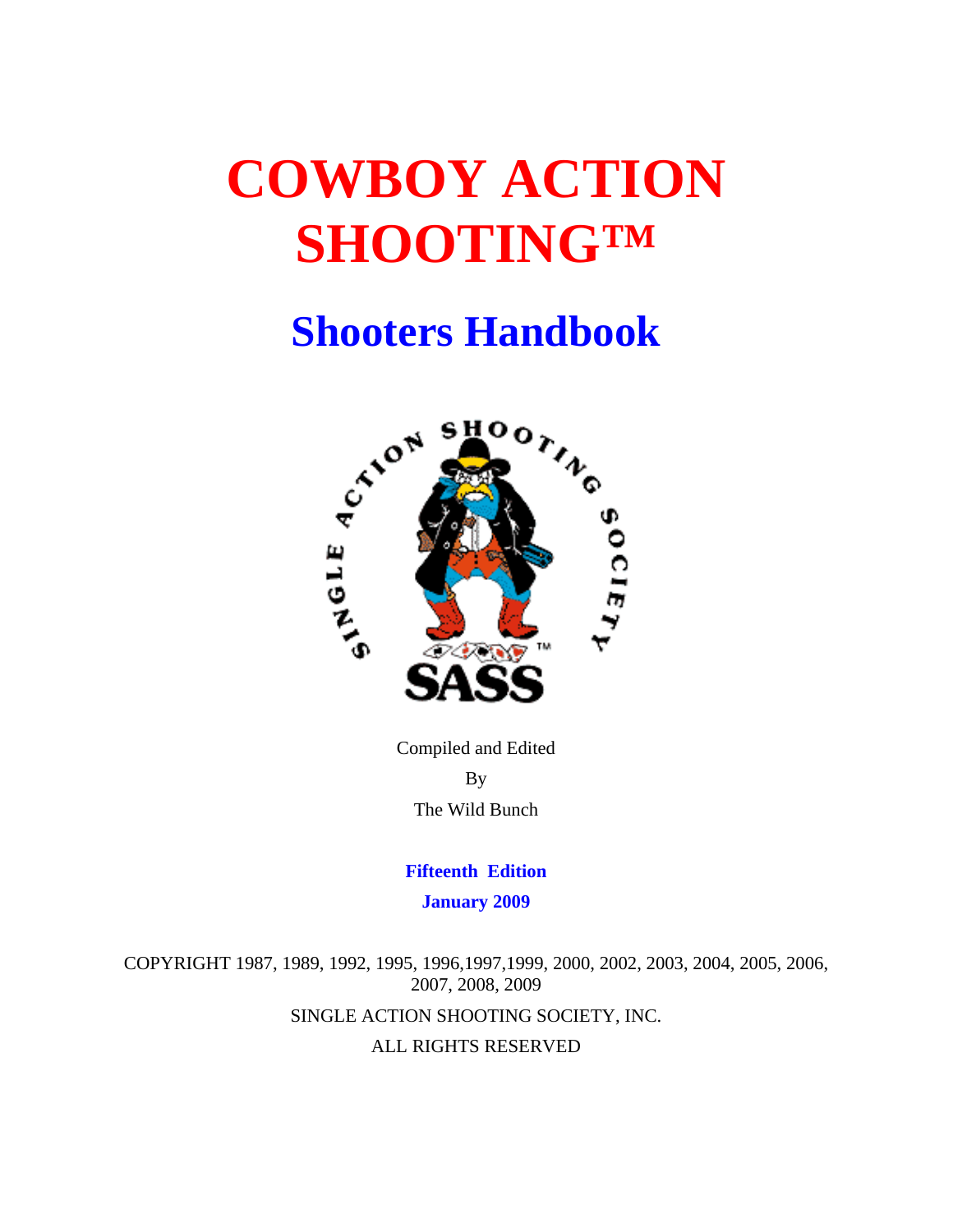#### **Shooters Handbook**

## **TABLE OF CONTENTS**

#### $\sim i \sim$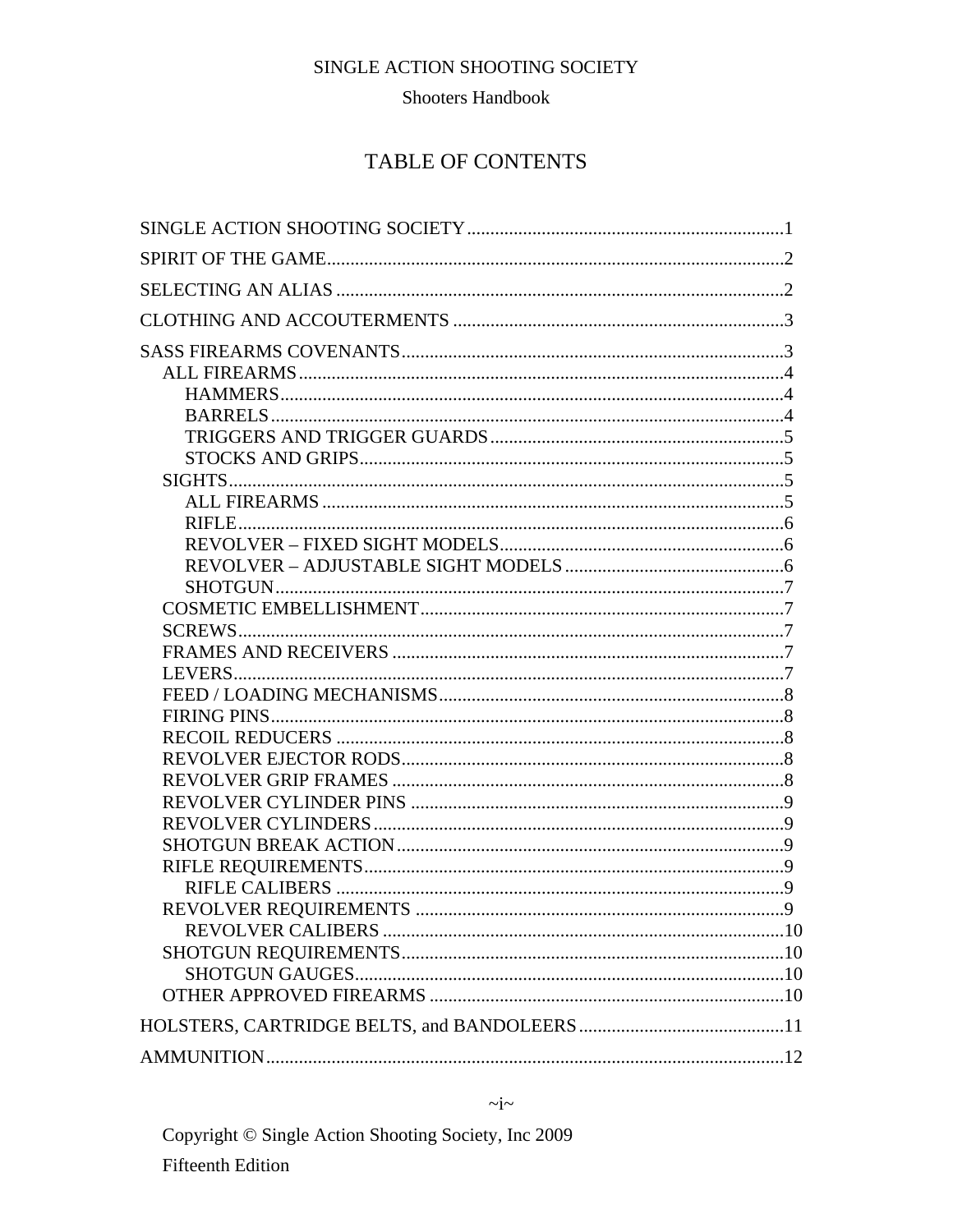## **Shooters Handbook**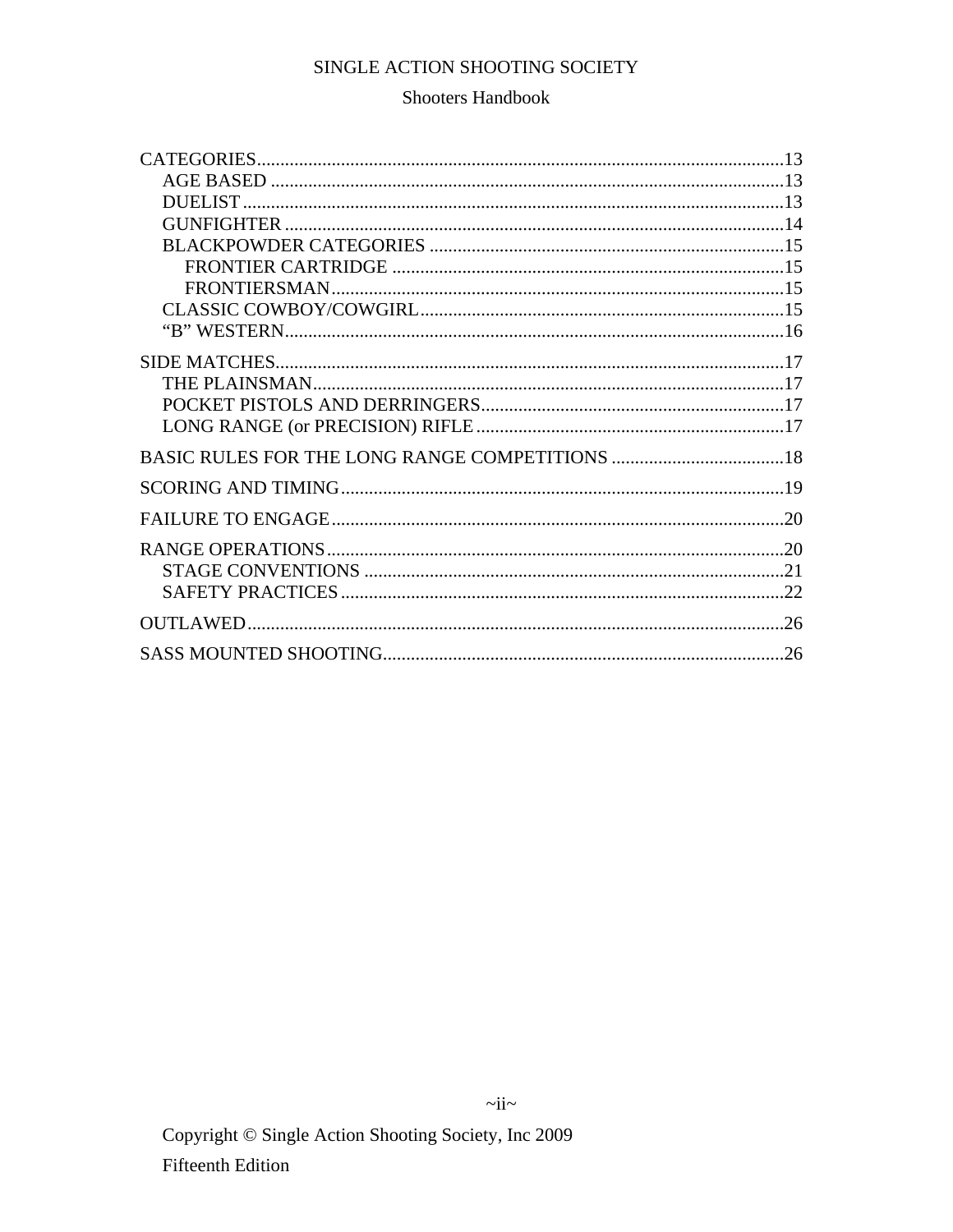Shooters Handbook

#### **SINGLE ACTION SHOOTING SOCIETY**

The Single Action Shooting Society is an international organization created to preserve and promote the fast growing sport of Cowboy Action Shooting™. SASS endorses Regional matches conducted by affiliated clubs and annually produces END of TRAIL, the World Championship of Cowboy Action Shooting & Wild West Jubilee™.

Cowboy Action Shooting™ is a multifaceted amateur shooting sport in which contestants compete with firearms typical of those used in the taming of the Old West: single action revolvers; lever action rifles; and side by side double barreled, pre-1899 pump, or lever action shotguns. The shooting competition is staged in a unique, characterized, Old West style.

Contestants shoot in several one-to-four gun stages (courses of fire) in which they engage steel and/or cardboard targets. Scoring is based on accuracy and speed.

The truly unique aspect of Cowboy Action Shooting™ is the requirement placed on authentic period or western screen dress. Each participant is required to adopt a shooting alias appropriate to a character or profession of the late 19th century, or a Hollywood western star, and develop a costume accordingly.

Your SASS shooting alias is exclusively yours. In the tradition of the Old West cattle brand registries, SASS prohibits one shooter duplicating another's alias. There is only one Tex, one Kid Curry, and one Loophole Pettifogger.

SASS affiliated clubs are required to respect the sanctity of SASS members' aliases and shooter numbers, using them in their articles for publication in The Cowboy Chronicle and giving them preference over local club members who are not SASS members and are using a duplicate alias.

American history buffs and serious shooters alike agree the use of vintage firearms, authentic costuming, unique targets, and fast action make Cowboy Action Shooting™ one of the most interesting of all shooting sports for both spectator and contestant.

This Handbook includes the specific rules, regulations, and general guidelines adopted by the Single Action Shooting Society. **The SASS Range Operations Basic Course and SASS Range Officer Training Course offer an in-depth interpretation and further clarification of these rules along with applicable penalties.** The very latest version of the Shooters Handbook can always be found on the SASS web site, www.sassnet.com. It is the intention and hope of SASS these requirements will serve to preserve and protect Cowboy Action Shooting<sup>™</sup> from the gimmickry and technical gamesmanship that have had such a negative effect on other shooting disciplines. The founders of SASS believe END of TRAIL and club and annual matches are as much an opportunity for fun and fellowship as they are shooting competitions.

Copyright © Single Action Shooting Society, Inc 2009 Fifteenth Edition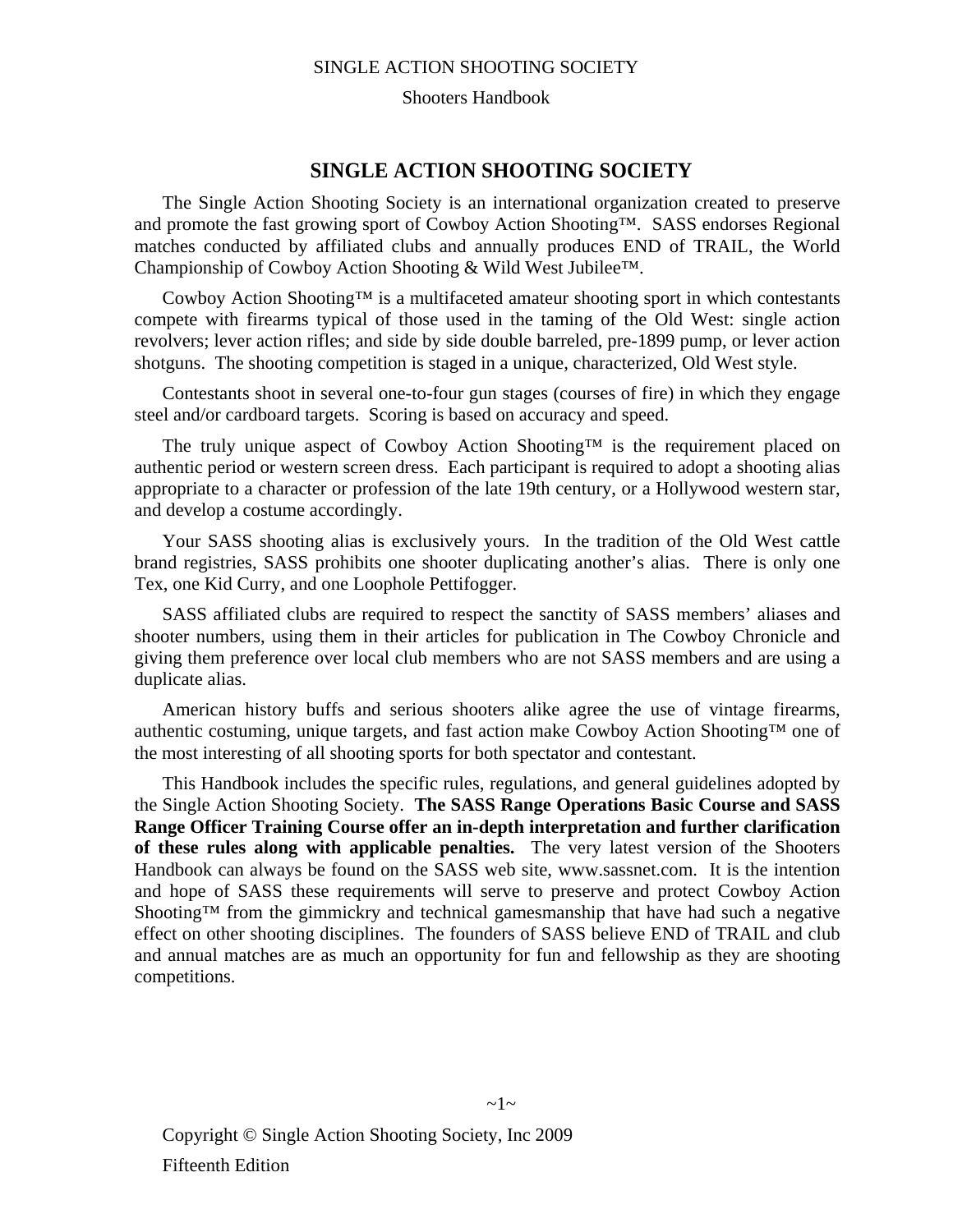Shooters Handbook

#### **SPIRIT OF THE GAME**

As the game of Cowboy Action Shooting™ has evolved, our members have developed and adopted an attitude towards their participation we call "The Spirit of the Game." Competing in The Spirit of the Game means you fully participate in what the competition asks. You do not look for ways to create an advantage out of what is or is not stated as a rule or shooting procedure. Some folks would call The Spirit of the Game nothing more than good sportsmanship. Whatever you call it, if you don't have it, Cowboy Action Shooting™ is not your game.

A "spirit of the game" infraction occurs when a competitor willfully or intentionally disregards the stage instructions in order to obtain a competitive advantage (i.e., taking the penalty would result in a lower score or faster time than following the instructions) and is not assessed simply because a competitor "makes a mistake." In such a case, in addition to any penalties for misses, a 30-second failure to engage/Spirit of the Game penalty is assessed. Shooting ammunition that does not meet the power factor or minimum velocity is also a "spirit of the game" infraction. Two "spirit of the game" penalties within a match will result in a Match Disqualification.

## **SELECTING AN ALIAS**

Every SASS member is required to select a shooting alias representative of a character or profession from the Old West or the western film genre. Your alias may not in any way duplicate or easily be confused with any other member's alias. SASS headquarters is the final arbiter of whether an alias is acceptable or not.

These rules are enforced in accepting a new alias for SASS registry:

- It must be "printable" before a wide audience.
- No duplications are permitted.
- If it SOUNDS the same, it is the same.
- Adding "too," "II," etc. is not acceptable.
- "Ranger" could become "Texas Ranger" but not "The Ranger." "John Henry Chisum" could be modified to "Jack Chisum" but not "John H. Chisum" or "Jon Henry Chisum."
- Historical names may not be modified to make them different. "Wyatt Earp" and "Marshal Wyatt Earp" are considered the same.

The SASS Alias Registry changes daily. Telephone, fax or email the SASS office to confirm the availability of your alias choice.

If an acceptable alias is not selected, the member's SASS number will be used. All subsequent name changes are subject to a "name change fee."

Copyright © Single Action Shooting Society, Inc 2009 Fifteenth Edition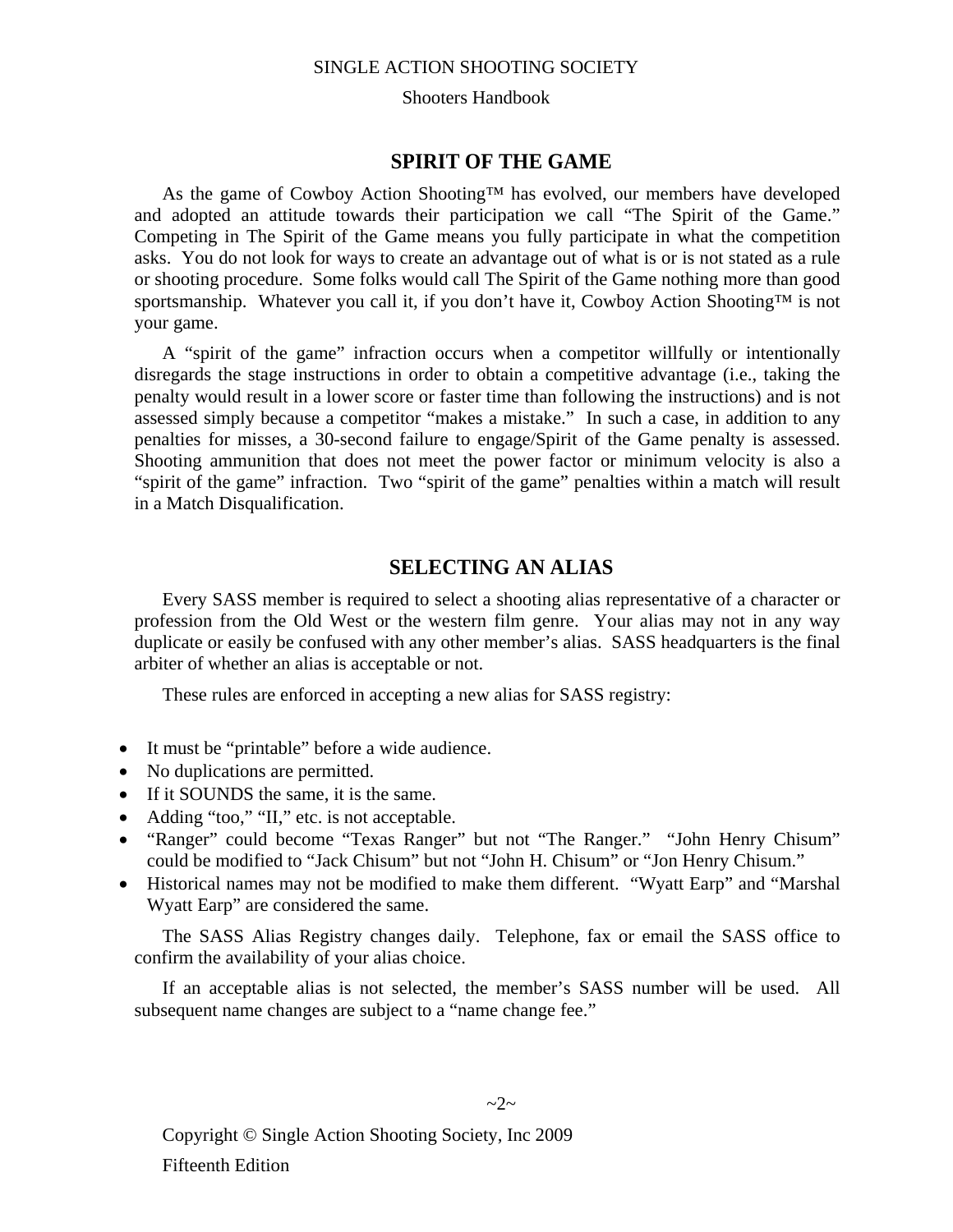#### Shooters Handbook

#### **CLOTHING AND ACCOUTERMENTS**

Cowboy Action Shooting™ is a combination of historical reenactment and Saturday morning at the matinee. Participants may choose the style of costume they wish to wear, but all clothing must be typical of the late 19th century, a B-western movie, or Western television series.

SASS puts a great deal of emphasis on costuming because it adds so much to the uniqueness of our game and helps create a festive, informal atmosphere that supports the friendly, fraternal feeling we encourage in our competitors.

All shooters must be in costume, and we encourage invited guests and family also to be costumed. Shooters must remain in costume at all match events: dinners, award ceremonies, dances, etcetera.

ALL clothing and equipment MUST be worn appropriately, how it was intended and how it would have been worn in the OLD WEST or as seen on B-Western movies and television.

#### **SASS FIREARMS COVENANTS**

SASS Cowboy Action Shooting™ competitions are divided into three separate types of matches: main, team, and side matches. The rules regarding SASS approved firearms depend upon the type of competition in which you are participating.

Original and replicas may be used in competition provided they are in good, safe working order. In each of the respective sections, allowed modifications are listed. Just because a manufacturer designs a part or firearm for this sport or just because a firearm was available, does not necessarily mean it is legal for competition. Only the modifications referenced here as allowed are approved. All others are illegal. As any firearm related sport can be inherently dangerous, SASS does not recommend or suggest the modification of any firearm or the removal of any safety device. Participants in this sport accept responsibility for the use and/or modifications of their firearms and do not depend upon SASS or any of its affiliated clubs or members to make that judgment for them. Please consult with the firearm manufacturer prior to making any firearm modifications. Firearms must operate as intended by the original pre-1900 designs they depict. Firearms must function in a safe manner.

SASS recognizes the desire to enhance firearm performance. Firearms manufacturers, importers, gunsmiths, and the membership as a whole must use caution in any quest to develop mechanisms designed to enhance the operation of firearms for SASS Cowboy Action Shooting™. Any firearm modification not referenced in this Handbook is prohibited. Parties interested in having modifications, parts, or firearms considered for approval and inclusion in the SASS accepted modification text can request a Firearms Modification Consideration application from SASS. Written receipt of acceptance from SASS will be the ONLY source of approval. Unless referenced within these Covenants, any modifications, parts, or firearms used without this approval are illegal.

A stage disqualification is issued for each stage in which a non-SASS legal firearm is used.

Copyright © Single Action Shooting Society, Inc 2009 Fifteenth Edition

#### $\sim$ 3~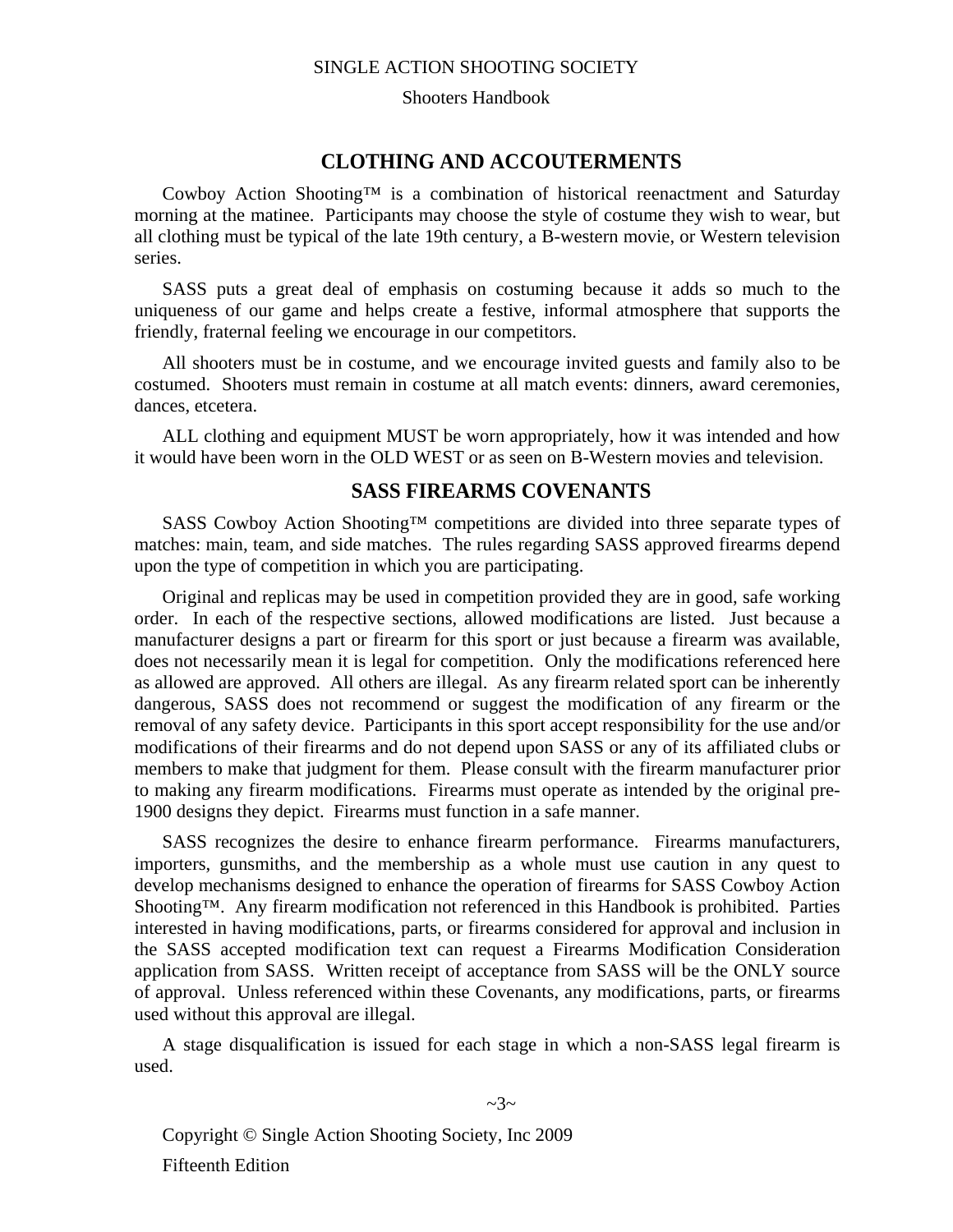#### Shooters Handbook

## **ALL FIREARMS**

- All firearms must be designed to fire by use of an impact mechanism such as required by centerfire primers, rimfire primers, or percussion caps. All other firing mechanisms are illegal.
- Internal modifications not referenced here that cannot be seen while the firearm is at rest (action closed) are allowed provided they do not affect the external operation or directly conflict with one of the modifications listed here.
- Modifying the firing, cocking, chambering, or levering mechanism in any way that changes the process from an entirely manual operation to any other style operation (e.g., blowback operation, gas operation, or recoil operation) is expressly prohibited.
- All firearms may be repaired and/or restored to their original condition.
- Replacement parts may be made from materials other than the original unless such material is specifically prohibited.
- All parts may be smoothed, reprofiled, polished, deburred, or replaced provided they are not prohibited in these Covenants.

#### **HAMMERS**

- Hammers may be replaced or exchanged with hammers designed for the same frame size (e.g., small frame revolver hammers may not be installed on large frame revolvers or vice versa).
- Internal parts of the hammer may be changed (e.g., to allow for a half-cock notch on a revolver).
- Bisley style revolver hammers may only be used when mated with a Bisley style grip frame.
- •
- Ruger Super Blackhawk/Montado style revolver hammers (i.e. lowered and widened
- hammers) are acceptable on both adjustable and fixed sight model revolvers.
- Hammer stops may be added.
- The hammer travel distance on any revolver may be adjusted.
- Rear sight notches cut into the revolver hammer may be widened.
- Hammer spur grooves may be recut.

## **BARRELS**

- Barrels or chambers may be rebored, lined, or sleeved to any of the approved calibers or gauges for that particular firearm provided industry safe limits are maintained.
- Original barrels may be replaced with new barrels of correct styles (e.g., round, octagon, half-round) for that particular model firearm.
- Barrels may be shortened and/or crowned.
- Rifle barrels must maintain a length of at least 16 inches.
- Rifle barrels may be altered to accept mounting hardware for an alternative tube magazine configuration and capacity appropriate to the model of firearm being altered.
- Barrels may be altered to accept period style sights as described within the Sights Section.

 $\sim$ 4 $\sim$ 

Copyright © Single Action Shooting Society, Inc 2009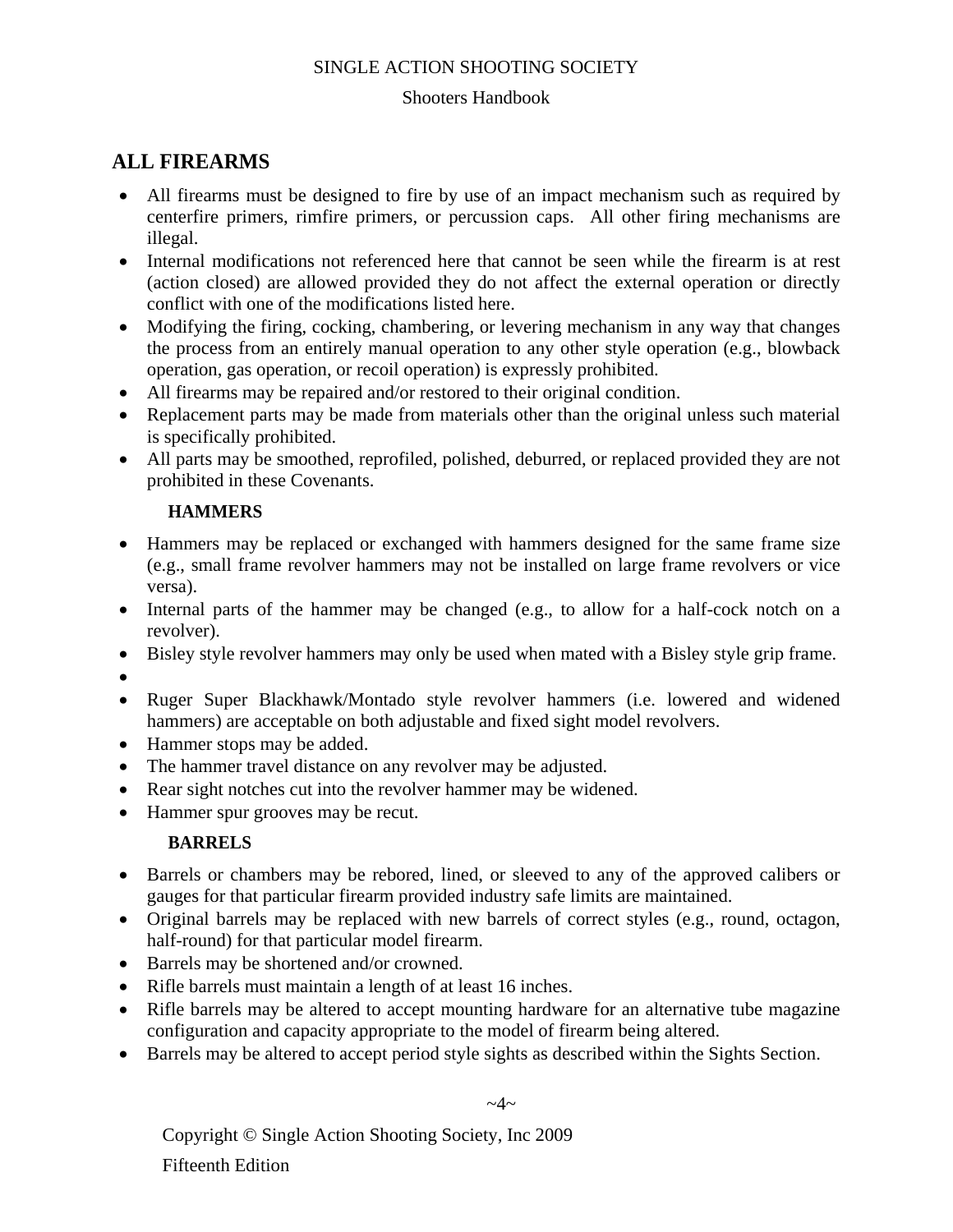#### Shooters Handbook

- Shotgun barrels must maintain a length of at least 18 inches.
- Shotgun barrels may have internal choke tubes installed provided they do not extend beyond the muzzle.
- No heavy competition or "Bull Barrel" is allowed on revolver caliber firearms.
- Barrels must be made of steel or iron only.
- Visible counter-weighting devices are not allowed.
- Compensating ports are not allowed.

#### **TRIGGERS AND TRIGGER GUARDS**

- Triggers may be profiled to narrow their width.
- Trigger position may be adjusted.
- Trigger stops may be added.
- Shotgun trigger guards may be wrapped with leather or other natural material.
- Bending the trigger guard on side by sides so triggers are more exposed is not allowed.
- Trigger shoes are not allowed.

#### **STOCKS AND GRIPS**

- The length or style of stock may be altered or replaced (e.g., a carbine style stock may be interchanged for a rifle stock and vice-versa).
- Checkering, carving, or laser engraving is allowed on fore-stocks, buttstocks, and revolver grips.
- A permanently fitted, non-adjustable, lace on, or slip on recoil pad is allowed on the buttstock of rifles and shotguns.
- Buttplates may be changed to a buttplate style that was generally available from the original manufacturer.
- A piece of leather or similar natural material may be attached to the buttplate or butt stock.
- Grips or stocks of simulated or natural materials are acceptable provided they are not customized to constitute a "target" grip or stock. That is, they must be of the same basic shape as grips or stocks found on original firearms.
- Revolver grips must conform to the front and rear of the grip frame but may extend beyond the bottom surface.
- Contemporary rubber grips, modern target grips, grip tape, and the like are not allowed.
- A slide on leather cover to protect the offhand from barrel heat is allowed on side by side shotguns.
- Leather on a pump shotgun's fore end or grip surface is not allowed.

## **SIGHTS**

## **ALL FIREARMS**

• Sights must look like sights available during the cowboy era—bead, blade, simple post, or otherwise approved front sights (such as the XS Cowboy Express) made of materials such as steel, iron, ivory, faux ivory, brass, gold, pewter, copper, or silver are allowable.

Copyright © Single Action Shooting Society, Inc 2009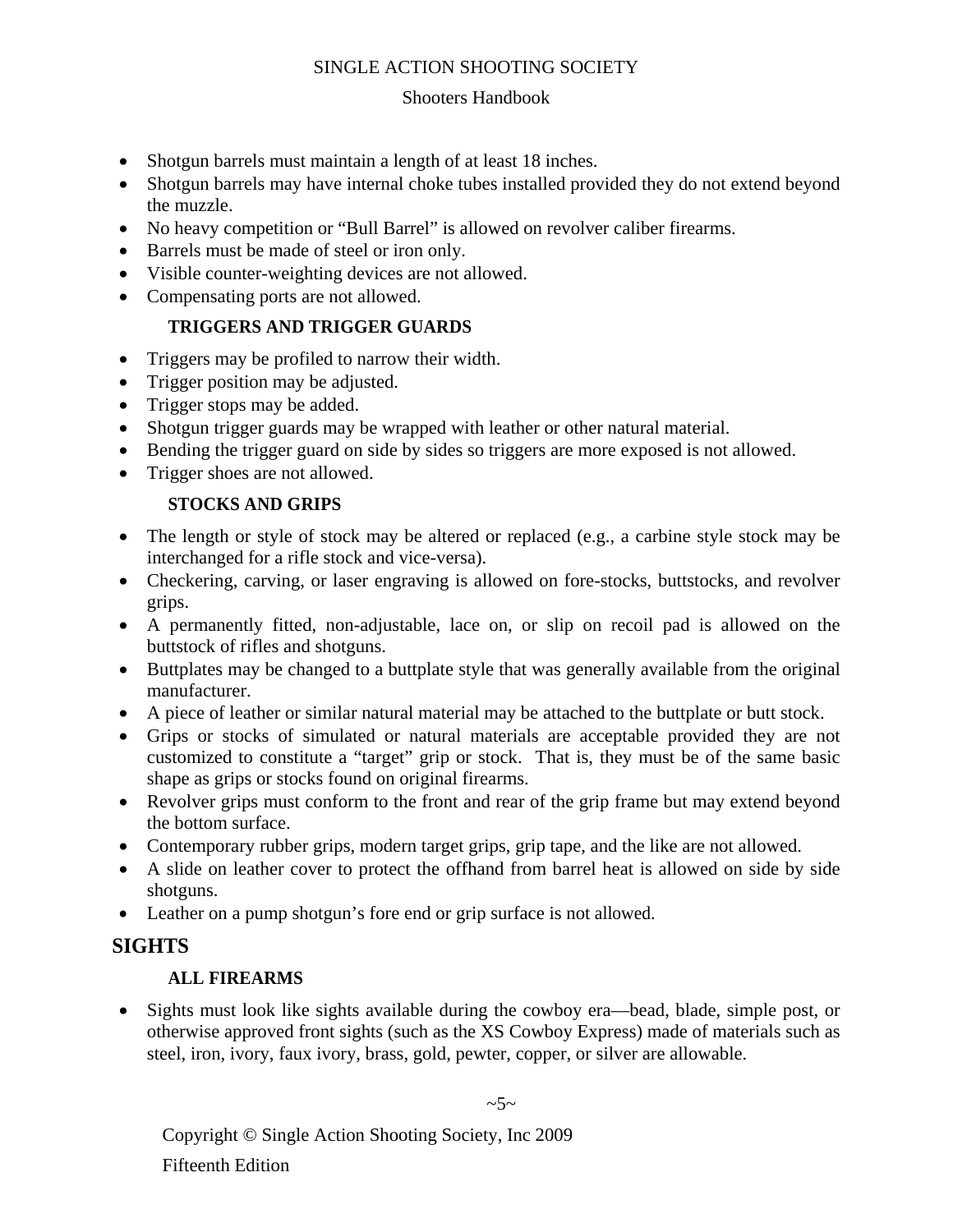#### Shooters Handbook

- Rear and front sights may be "blacked." Colors other than those of the materials referenced above or any "day glow" materials are not allowed on either front or rear sights.
- All rear sights may have their openings adjusted.
- The front sight may be raised or lowered to bring point-of-aim and point-of-impact into alignment.
- The back of the front sight may be serrated.

## **RIFLE**

- Tang mounted rear sights may utilize changeable "peep" apertures and eyecups.
- No bolt or receiver mounted sight is permitted.
- Dovetails may be milled in the barrel for sight replacement.
- Beech style front sights and sight hoods are allowed.
- Front sights may include a bead or insert of steel, iron, ivory, faux ivory, brass, gold, pewter, copper, or silver. The bead or insert shall be the color of the material.
- Rear sights may utilize an insert of the same color as the rear sight to allow easy sight adjustment.
- Ramp style front sights are allowed if original to the firearm.
- Modern style click adjustable barrel or receiver sights are not allowed.

## **REVOLVER – FIXED SIGHT MODELS**

- Fixed sight revolvers may only use traditional style, barrel mounted, fixed metallic foresights of a simple blade, bead, or post configuration.
- A simple open notched rear sight cut into the frame, hammer, or latch mechanism is the only rear sight allowed.
- Ramp style front sights are not allowed.
- Beaded post front sights or inserts are not allowed.
- Allowed Exceptions: Original open-top cartridge revolvers, cap and ball revolvers, cartridge conversion revolvers, and their modern made replicas may have either a dovetail front or rear sight, and they must conform to the types commonly found on the originals. Barrel mounted rear sights are allowed on open-top revolvers. Any other revolver by whatever manufacturer or model that has either a dovetailed or screw adjustable front or rear sight, whether movable or adjustable, is an adjustable sight revolver.

## **REVOLVER – ADJUSTABLE SIGHT MODELS**

- Adjustable sight revolvers may have dovetailed or adjustable rear sights and/or dovetailed front sights.
- The rear of adjustable sight revolver front sights may be reshaped (such as rounded).
- Ramp style front sights are allowed if original to the firearm.
- Beaded post front sights or inserts are not allowed.
- Adjustable sight revolver REAR sights may be replaced with commonly available sights of the same size and type. Modern replacement target sights such as the Bomar and Millett type sights are not allowed.

 $~\sim 6~\sim$ 

Copyright © Single Action Shooting Society, Inc 2009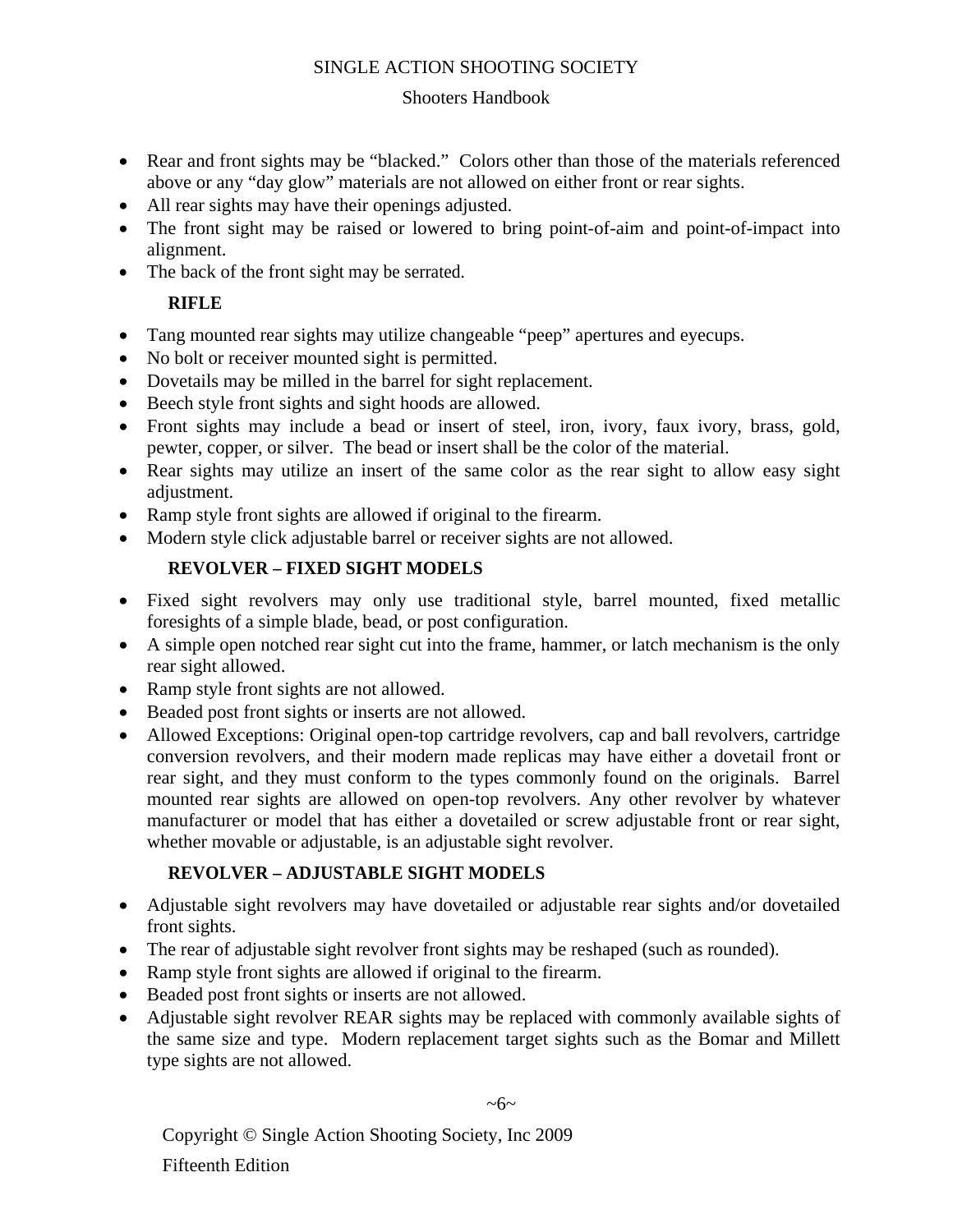#### Shooters Handbook

• Adjustable sight revolver FRONT sights may not be undercut.

## **SHOTGUN**

• Front sights may be bead or simple post types.

## **COSMETIC EMBELLISHMENT**

- Period style tacks, carving, engraving, checkering, inlays, and other such embellishments are allowed on stocks and grips provided they do not constitute any kind of radical or target type grip enhancement.
- Receiver, frame, grip frame, cylinder, or barrel engraving is permitted provided it does not constitute a grip enhancement.
- No portion of the grip frame may be checkered, stippled, serrated or otherwise modified to constitute a grip enhancement.
- A light bead blasted finish may be applied to the exterior of any SASS firearm.
- Metal surfaces may retain their natural color or be blued, browned, plated (such as nickel, gold, or silver), blacked, color case hardened, aged to a patina type finish, or jeweled.

## **SCREWS**

• Factory screws may be replaced with socket head cap or other type screws.

## **FRAMES AND RECEIVERS**

- Frames and receivers may be drilled and tapped (such as to accept approved type sights).
- Ruger Blackhawk and Ruger Old Army adjustable sight frames may be modified by removing the rear sight assembly, welding up the sight cutout, recontouring the frame top strap, and cutting a new sight notch to replicate Colt SAA or Vaquero frames. The reconfigured frame must be mated with a conventional Ruger Vaquero type barrel, hammer, and the original grip frame assembly in order to be allowed as a fixed sight model revolver.
- Percussion revolvers may be converted to accommodate cartridge firing mechanisms common to the period. They may also be modified by adding a narrow cap guard to the recoil shield and undercut the hammer (i.e., Manhattan modification). Reproduction percussion revolvers may have the frame contoured to approximate original type designs.
- The dimensions of the ejection port on a slide action shotgun may not be altered.

## **LEVERS**

- "John Wayne" style levers may be substituted on rifles for the standard factory lever.
- Levers may be wrapped or padded with leather or other natural material.
- Filler "blocks" or other such mechanisms designed to prevent all or drastically limit movement of the fingers within the lever loop are not allowed.
- With the exception of the "John Wayne" levers, any replacement lever must maintain the same basic contour and size as the original lever.
- The lever may be cut and welded provided the basic exterior contour and size is not changed.

 $\sim 7$ ~

Copyright © Single Action Shooting Society, Inc 2009 Fifteenth Edition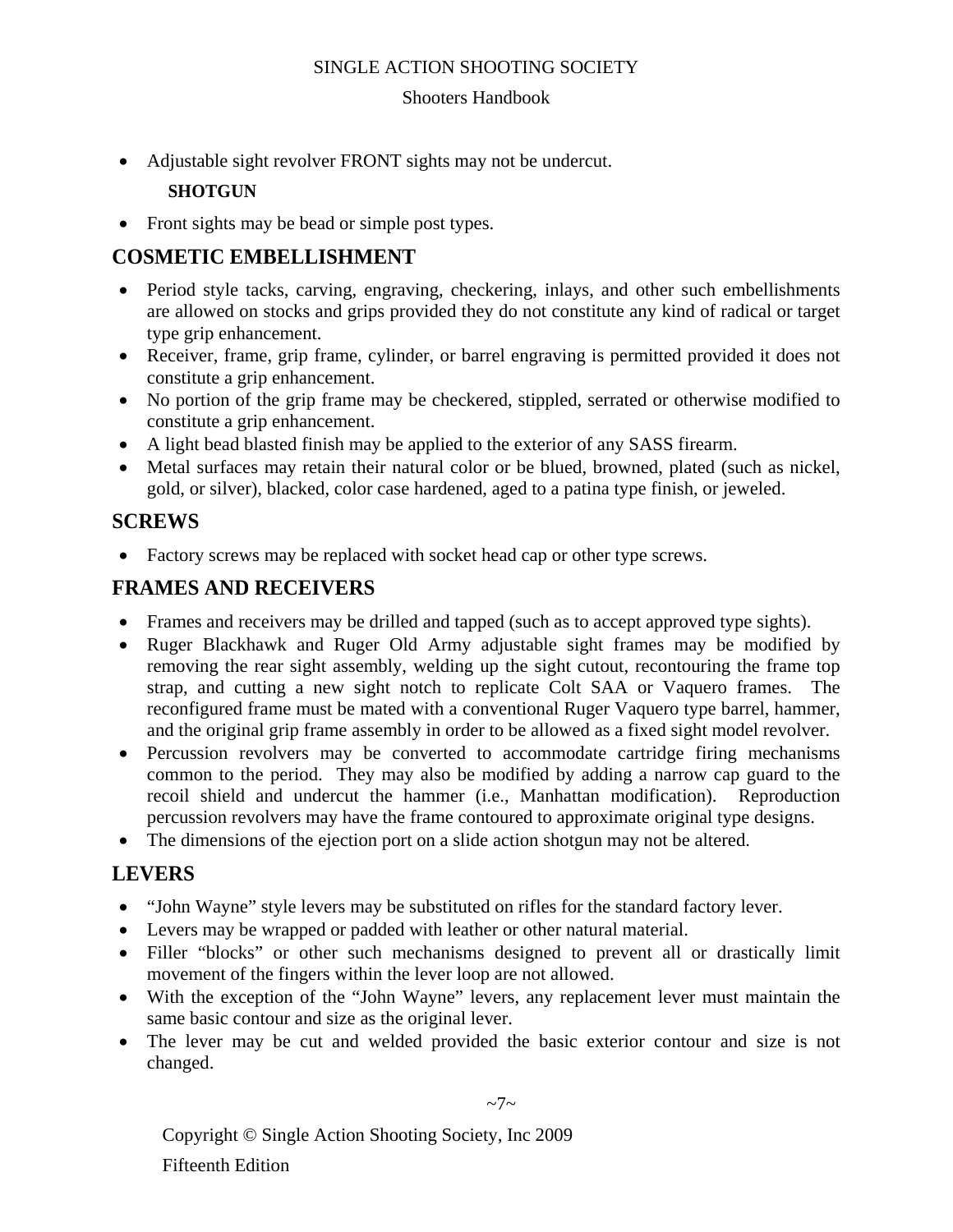#### Shooters Handbook

- The exchange of an 1873 rifle lever with an 1866 rifle lever is allowed.
- All lever action rifles must have a lever travel distance of not less than 4-1/8 inches when measured as follows:

With the action closed, measure three inches back from the back edge of the trigger at the point where it enters the frame. Mark this point on both the bottom of the buttstock and the lever opposite the buttstock mark. Open the lever to its maximum extension and measure the distance between the two marks.

*Exception: The Browning BL-22 in .22 caliber, is a legal rifle for the Buckaroo Category and is a legal rifle for .22 caliber rifle side matches.* 

## **FEED / LOADING MECHANISMS**

- The carrier and/or lifter mechanisms in rifles may be lightened, welded, modified, or replaced.
- A "two-shot" drop type system for lever action shotguns may be added.
- Loading lever mechanisms on percussion revolvers may be removed or modified to accommodate barrel length changes.
- The seating mechanism on percussion revolvers may be removed or may be modified to adjust seating depth.

## **FIRING PINS**

- The length of the firing pin may be extended.
- The visible contour of the rear portion of firing pins or firing pin extensions may not be altered.
- Friction reducing devices such as roller bearings are not allowed on the rear portion of firing pins or firing pin extensions.

## **RECOIL REDUCERS**

• Internal recoil reducing devices may be added.

## **REVOLVER EJECTOR RODS**

• Colt style bullseye or crescent ejector rods may be installed.

## **REVOLVER GRIP FRAMES**

- Birdshead grip frames and grips may be installed on any SAA or its modern replicas but may not be used with Bisley style hammers.
- Grip frames may be replaced, "rounded," or extended (e.g., the exchange of a Single Action Army grip frame with an 1860 Army grip frame and vice versa).
- Brass or aluminum grip frames are allowed.
- Bisley style grip frames may only be used when mated with a Bisley style hammer.

Copyright © Single Action Shooting Society, Inc 2009 Fifteenth Edition

#### $~28~$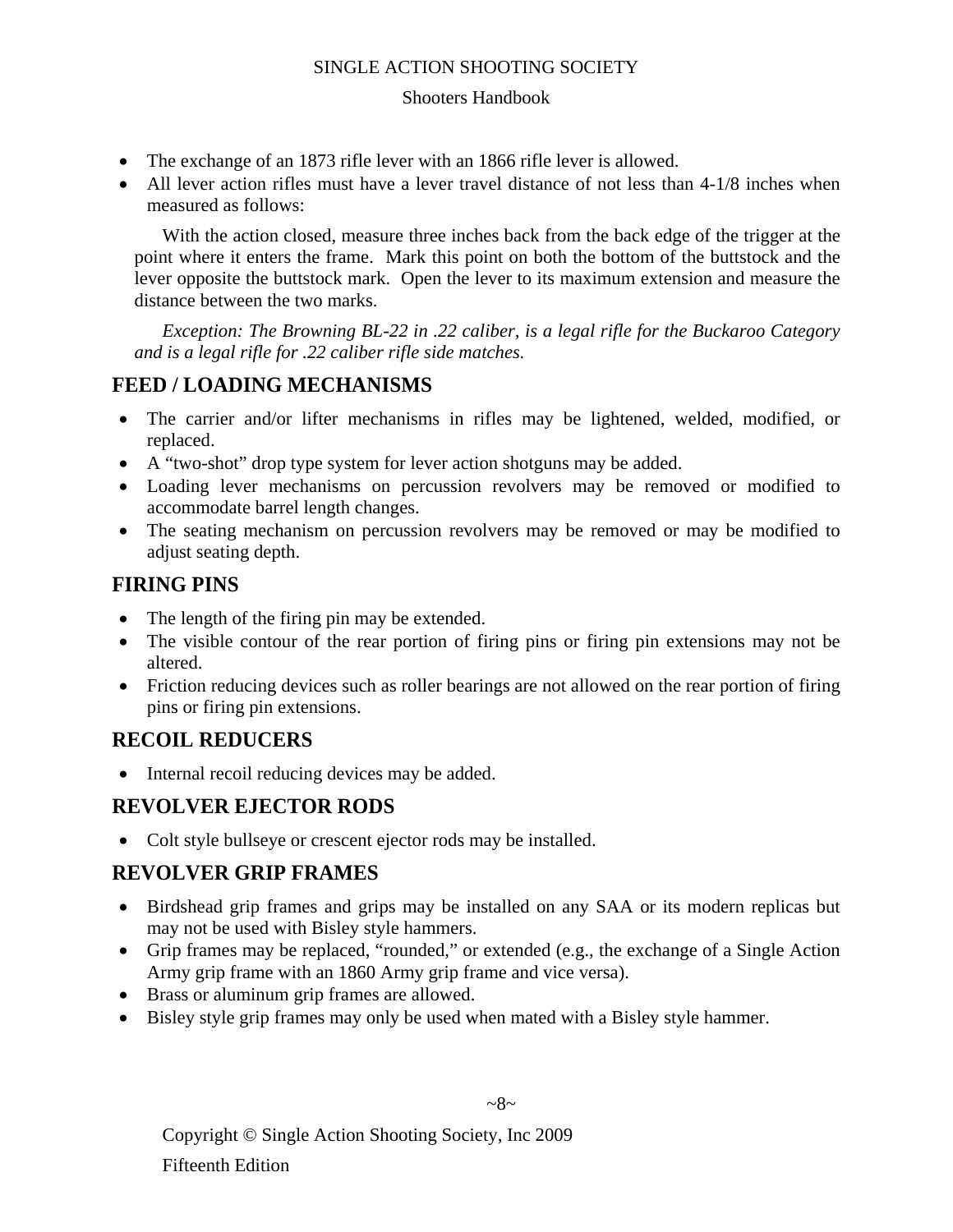#### Shooters Handbook

## **REVOLVER CYLINDER PINS**

- The cylinder pin may be shortened.
- A screw may be used to secure the cylinder pin.

## **REVOLVER CYLINDERS**

- Centerfire and rimfire cylinders may have no less than five and no more than six chambers.
- The front of the cylinder may be beveled.
- Unfluted cylinders may be fluted.
- Lead in grooves may be cut or extended.
- The revolver may be altered to allow the cylinder to spin in either direction.
- Cylinders may be rebored, lined, or sleeved to any of the approved revolver calibers provided industry safe limits are maintained.
- Cylinders must be made of steel or iron only.

## **SHOTGUN BREAK ACTION**

- Internal mechanisms to guarantee break action shotguns do not close accidentally may be added or modified.
- The open angle for break action shotguns may be increased.

## **RIFLE REQUIREMENTS**

Rifles or carbines used in the main and team matches must be original or replicas of lever or slide action rifles manufactured during the period from approximately 1860 until 1899, incorporating a tubular magazine and exposed hammer. Rifles with box magazines may not be used. Certain shooting categories require a specific type of rifle and ammunition to be used. Please see the shooting categories for further information

## **RIFLE CALIBERS**

- Must be centerfire of at least .32 caliber and not larger than .45 caliber.
- Must be in a caliber commonly available in revolvers. Examples include, but are not limited to, .32-20, .32 Magnum, .357 Magnum, .38 Special, .38-40, .44-40, .44 Special, .44 Magnum, and .45 Colt. The only allowed exceptions are the .25-20 and .56-50. No rifle calibers such as .30-30 or .38-55 are allowed.
- Buckaroo/Buckarette Category competitors choosing to utilize 22 caliber firearms must use standard velocity .22 caliber rimfire ammunition only.

## **REVOLVER REQUIREMENTS**

Original single action revolvers manufactured prior to 1899, their approved replicas, and the SASS approved single action adjustable sight revolvers are the only revolvers approved for use in SASS main match competition. The rules relative to SASS approved revolvers depend upon the competition category in which one participates. Sights are a major factor for determining in which category a revolver may be used. Certain shooting categories require a

 $\sim 9$ ~

Copyright © Single Action Shooting Society, Inc 2009 Fifteenth Edition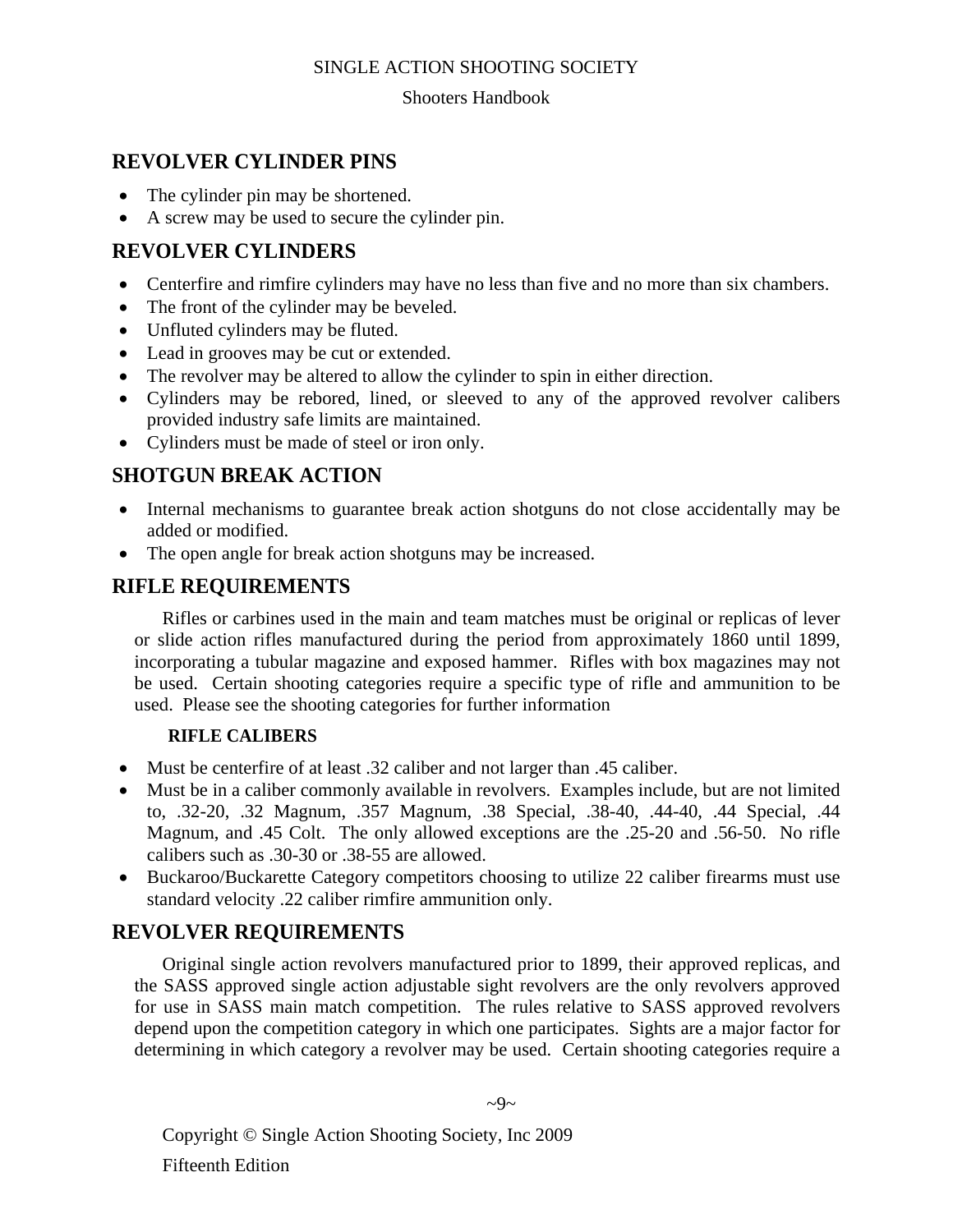#### Shooters Handbook

specific type of revolver and ammunition be used. Please see the shooting categories for further information.

No more than two main match revolvers may be carried to the firing line.

#### **REVOLVER CALIBERS**

- Must be centerfire calibers of at least .32 caliber and no larger than .45 caliber or percussion calibers of at least .36 caliber and no larger than .45 caliber.
- Must be in a caliber commonly available in revolvers. Examples include, but are not limited to, .32-20, .32 Magnum, .357 Magnum, .38 Special, .44 Magnum, .44-40, and .45 Colt).
- Standard velocity .22 caliber rimfire ammunition is allowed within the Buckaroo Category only.
- Although the .32 caliber revolvers and .36 caliber cap and ball revolvers are legal, they may not be powerful enough to handle all reactive targets.

#### **SHOTGUN REQUIREMENTS**

Any side-by-side or single shot shotgun typical of the period from approximately 1860 until 1899 with or without external hammers, having single or double triggers is allowed. Automatic ejectors are allowed on single shot break action, lever and pump action shotguns ONLY. Side-by-side shotguns may not use automatic ejectors. Lever action, tubular feed, exposed hammer shotguns of the period are allowed, whether original or replicas. The only slide action shotgun allowed is the Model 1897 Winchester shotgun, whether original or replica. Certain shooting categories require a specific type of shotgun and ammunition to be used. Military configurations are not allowed (i.e., trench guns). Please see the shooting categories for further information.

#### **SHOTGUN GAUGES**

- Side-by-side, single shot, and lever action shotguns must be centerfire of at least 20 gauge and no larger the 10 gauge.
- Slide action shotguns must be centerfire of at least 16 gauge and no larger than 12 gauge.
- Side-by-side, single shot, and lever action centerfire shotguns in .410 gauge are allowed within the Buckaroo Category only.

#### ANY EXTERNAL MODIFICATION TO ANY FIREARM NOT SPECIFICALLY REFERENCED IN THIS HANDBOOK IS EXPRESSLY PROHIBITED!

## **OTHER APPROVED FIREARMS**

The following additional firearms have been approved for use:

- Small frame Model P revolvers such as the Cimarron Firearms Lightning, Uberti Stallion, and Ruger Single Six .32 H & R Magnum.
- Henry Big Boy Rifle (not legal in Classic Cowboy/Cowgirl Categories).

 $\sim 10\sim$ 

Copyright © Single Action Shooting Society, Inc 2009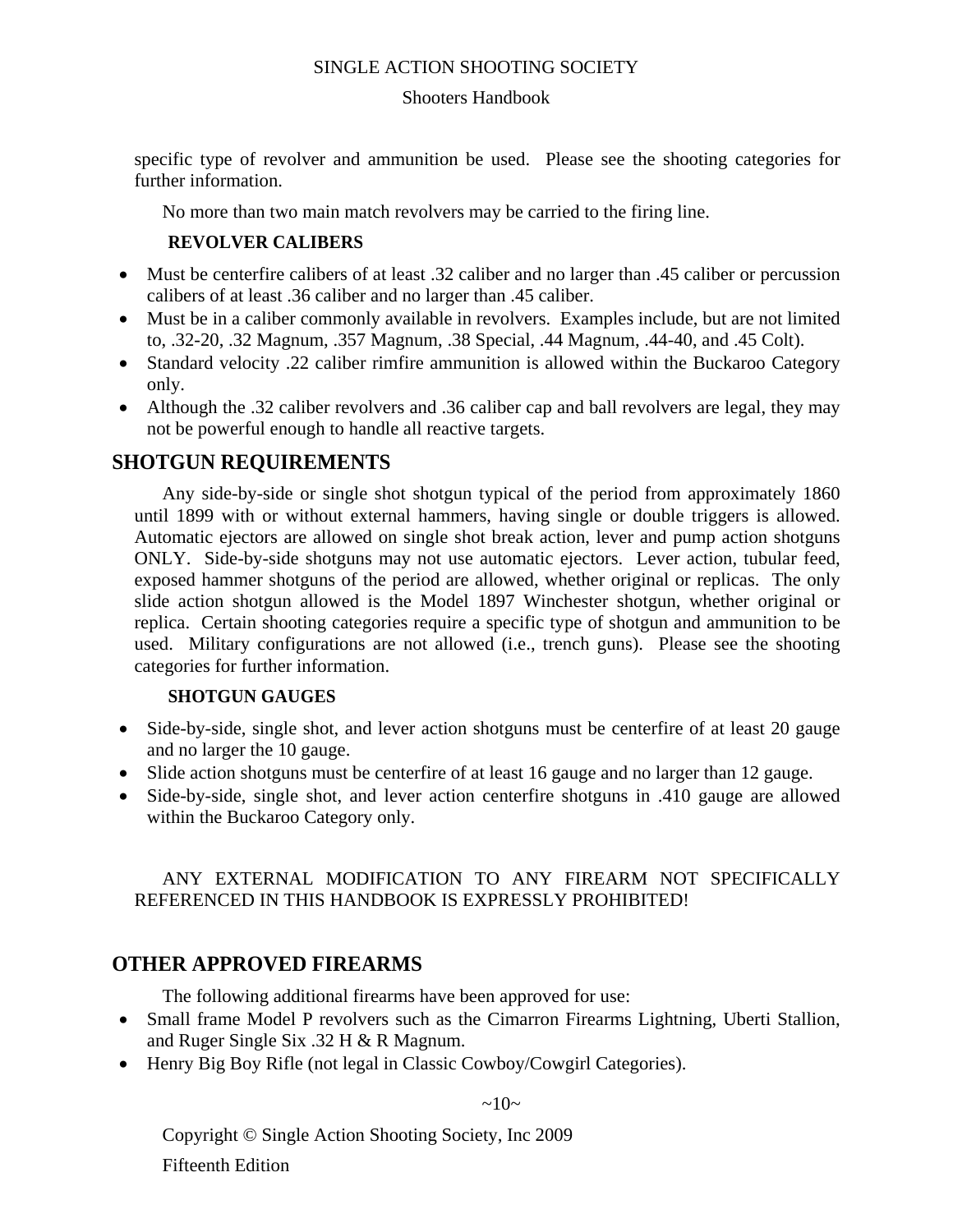#### Shooters Handbook

- US Firearms Omni Potent Revolver.
- Marlin 1894 Tube Feed Rifle—.32 H&R Magnum.
- Original or replica Nagant Single Action Revolver.

## **HOLSTERS, CARTRIDGE BELTS, AND BANDOLEERS**

- All handguns must be carried in a safe holster capable of retaining the firearm throughout a normal range of motion.
- Main match holsters must be located one on each side of the belly button and separated by at least the width of two fists at the belt. (Note: Pocket pistol and Derringer holsters are not "main-match" holsters.)
- Holsters may not depart from the vertical by more than 30 degrees when worn.
- Ammunition required for reloads during the course of any stage must be carried on the shooter's person in a bandoleer, cartridge/shotshell belt loop, pouch, holster, or pocket or be safely staged as required by stage instructions. Rifle and revolver ammunition may not be carried in a shotshell loop. No ammunition may be carried in the mouth, ears, nose, cleavage, or any other bodily orifice.
- Bandoleers, cartridge belts, and pouches must be of traditional design (e.g., bandoleers must be loose and not secured in any way to prevent movement). Modern drop pouches, combat style shotgun loops, wrist or forearm bandoleers, and such are not allowed. Pouches shall have a flap and must carry their contents loose, with no special provisions to organize the contents for rapid retrieval. Leather belt slide ammo loops are acceptable; however, shotgun shell slides may not be worn over shotgun belts. Shotgun loops must be in a single row.
- Cartridge loops must not have a metal or plastic liner. However, the entire loop may be made of metal.
- Shotgun ammo loops may not accommodate more than two rounds per loop, and rifle/revolver ammo loops shall accommodate only one round per loop.
- Ammo belts must be worn so all ammo is positioned at or below the belly button.
- Shotgun ammo loops must conform to the shooters contour (i.e., not tilt out from the belt).
- Cartridge loops mounted on a firearm's stock or forearm are not allowed.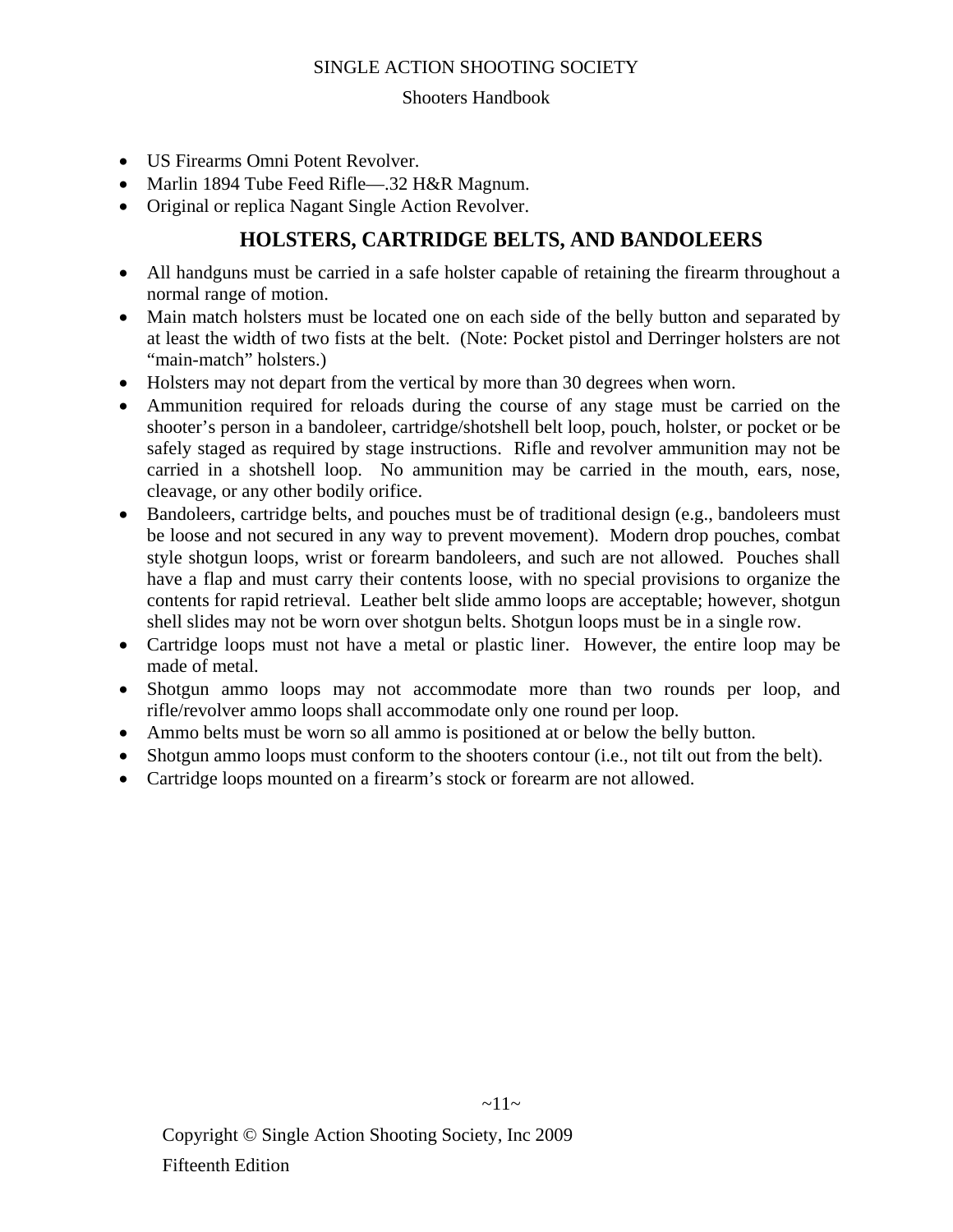#### Shooters Handbook

#### **AMMUNITION**

The minimum standard for center-fire smokeless ammunition used in all SASS matches State, Regional, National, International, and World Championship Competitions is not less than a minimum power factor of 60 and no velocity may be less than 400 fps. The maximum velocity standard for revolvers is 1000 fps. The maximum velocity standard for rifles is 1400 fps. Pocket pistols, derringers, and long-range rifles are exempt from the power factor and velocity requirements.

Power factors are simply calculated by multiplying the bullet weight times the velocity and then the resulting number is divided by 1000. Some examples are as follows:

100 gr bullet traveling at 600 fps has a power factor of 60: (100x600)/1000=60.00 77 gr bullet traveling at 800 fps has a power factor of  $61.6 (77 \times 800)/1000=61.60$ 200 gr bullet traveling at 400 fps has a power factor of 80 (200x400)/1000=80.00

- Shooters may be held responsible for damage caused to a target or injury to personnel due to "bounce back" because of inappropriate ammunition. This major safety violation is grounds for "instant disqualification" and ejection from the match.
- Revolver and rifle ammunition may not be jacketed, semi-jacketed, plated, gas checked, or copper washed. It must be all lead. Molydisulfide coated bullets or equivalent are acceptable.
- Revolver and rifle ammunition must be of "single projectile" design. "Multiple projectile" bullets are illegal.
- Ammunition with bullets recessed below the case mouth is disallowed.
- Throughout this manual, blackpowder means blackpowder, or a blackpowder substitute such as Pyrodex, 777, APP, or comparable propellants intended for muzzle loading firearms. Propellants containing nitrocellulose are prohibited as blackpowder substitutes. Any combination of smokeless and blackpowder (so called duplex loads) is specifically prohibited.
- Shotgun shot size must be number 4 lead birdshot or smaller for all events (no steel or plated shot).
- Magnum and high velocity shotgun shell loads are not allowed.
- Shotgun shells shall not be sized down by the use of any die not manufactured for the specific gauge.
- Shotgun Shell shall not be scored (ringed) as to cause the shot-shell case, wad and shot column to be shot from the firearm as one projectile.
- Pump and lever action shotguns are allowed to load no more than two live rounds at a time in the main match stages unless specified in the stage description. In team events, shotguns may be loaded to their maximum magazine capacity.
- All centerfire or rimfire ammunition must be designed to package the bullet, gunpowder, and primer into a single metallic case precisely made to fit the firing chamber of the firearm. The primer must be of the type that uses only a small charge of impact sensitive chemical that may be located at the center of the case head or at its rim. Electrically fired ammunition is illegal.

 $~12~$ 

Copyright © Single Action Shooting Society, Inc 2009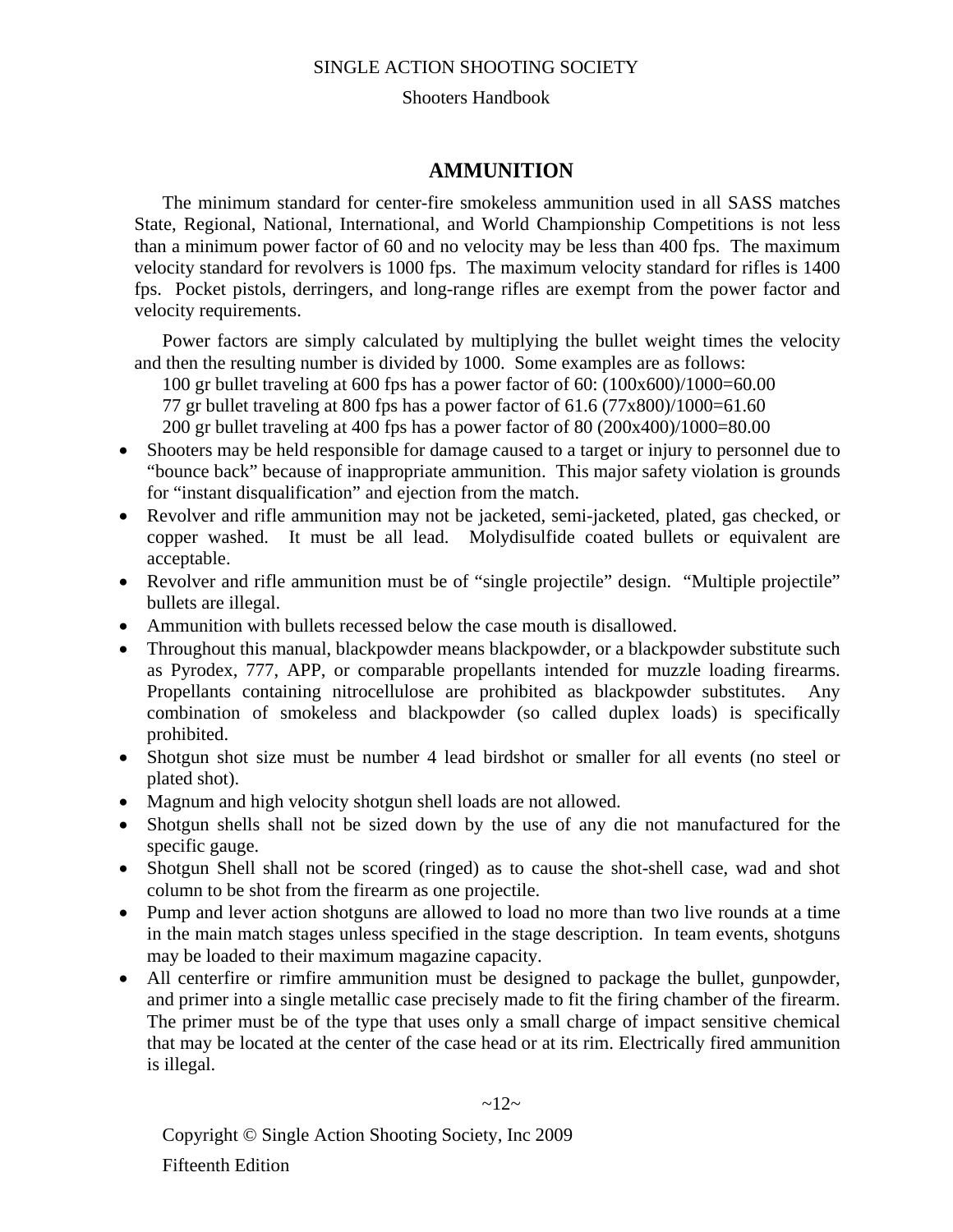#### Shooters Handbook

#### **CATEGORIES**

SASS recognizes shooting categories based upon age, gender, costuming, equipment, shooting style and/or propellant. The age for a competitor is determined by their age on the first day the match starts. All SASS categories may be subdivided by gender, e.g. Lady Duelist, Lady Gunfighter, Lady 49'er, Lady Wrangler, etc. Competitors may compete within any category for which they qualify. There are no men's categories.

#### **AGE BASED**

- Any Main Match revolver.
- Revolvers may be shot any style except Gunfighter.
- May use any SASS–legal main match shotgun and any main match rifle.
- May use any SASS-legal ammunition.
- Juniors are persons aged 16 and under. The category may be subdivided by age and gender. Suggested divisions are "Young Guns" aged 14 through 16 and "Buckaroos" 13 and under. Caution is urged in allowing competitors under age 14. Local laws, regulations, and insurance requirements may prevent matches from offering some age groups.
- Parental consent and supervision is required for all competitors under twenty-one years of age.
- "Buckaroos" must use revolvers, rifles, and shotguns meeting the external standards but may be chambered in .22 LR for revolvers and rifles and .410 caliber for shotguns. Standard velocity ammunition for these firearms must be used. Knockdown targets are not required to fall for Buckaroo Category shooters. A hit will be scored as long as the target is clearly hit. An alternate target MUST be provided for all aerial shotgun targets for Buckaroo category shooters.
- Buckaroo Category shooters choosing to use center-fire ammunition in handguns and/or rifles must meet all center-fire power factor and velocity requirements.
- The women's category may be subdivided according to the use shooting style, e.g., Lady Duelist and Lady Gunfighter.
- Cowboy Category shooters are competitors of any age range.
- Wrangler Category shooters are competitors 36 years of age or greater.
- Forty-Niners are competitors 49 years of age or greater.
- Seniors are competitors 60 years of age or greater. Senior Duelist is also a recognized Senior Category. Senior Duelist category shooters may use any SASS–legal firearm or ammunition but must shoot Duelist or Double-Duelist Style only,
- Silver Seniors are competitors 65 years of age or greater.
- Elder Statesmen/Grand Dames are competitors 70 years of age or greater.

#### **DUELIST**

- Any Main Match fixed sight model revolver.
- Only Duelist Style or Double Duelist Style may be used.

 $~13~$ 

Copyright © Single Action Shooting Society, Inc 2009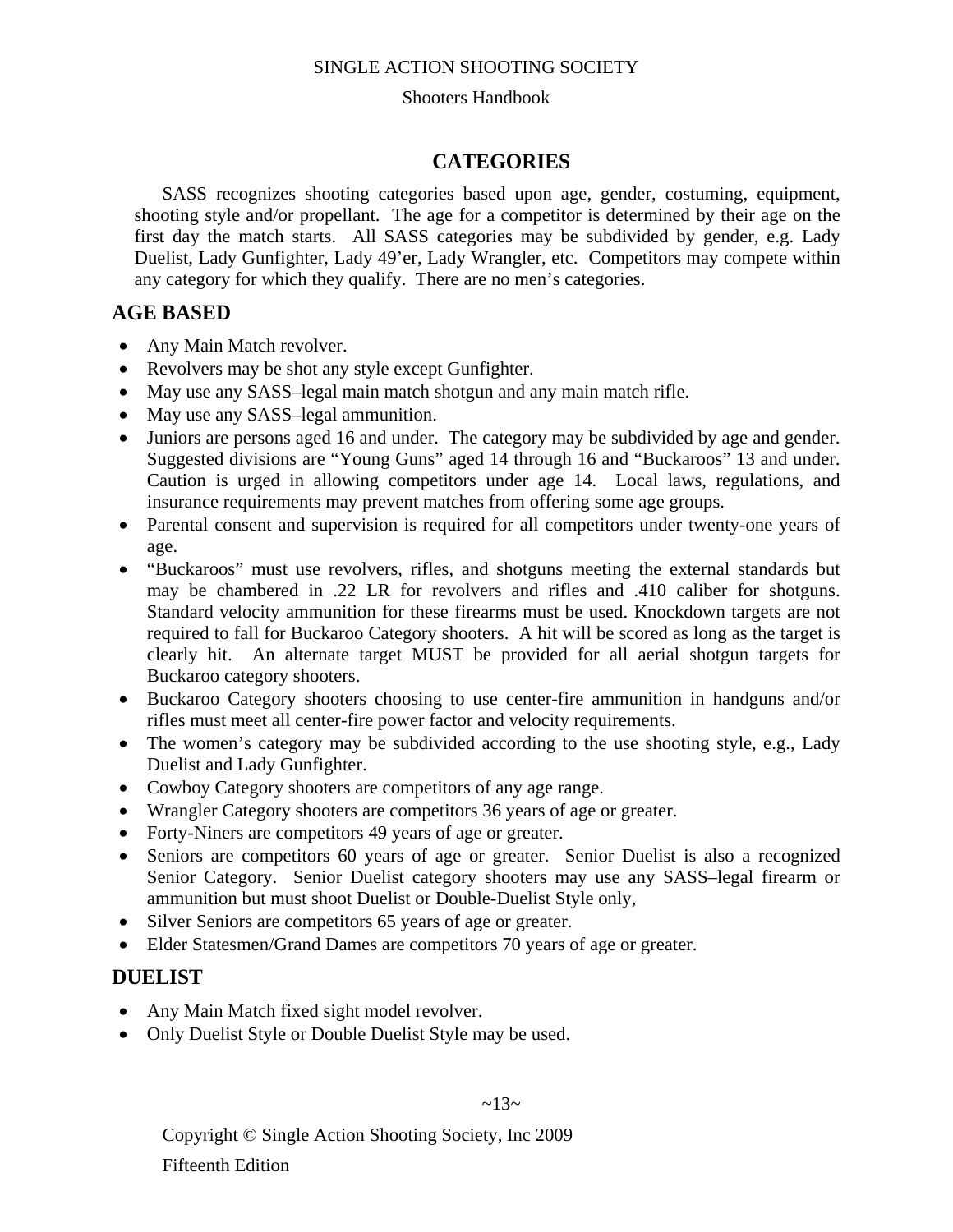#### Shooters Handbook

- "Duelist Style" is defined as shooting a revolver cocked and fired one handed, unsupported. The revolver, hand, or shooting arm may not be touched by the off hand except when resolving a malfunctioning revolver problem or when transferring the revolver from one hand to the other.
- "Double Duelist Style" is defined as shooting a revolver cocked and fired one handed and unsupported, with each hand, that is, left gun with the left hand and right gun with the right hand. The revolver, hand or shooting arm may not be touched by the offhand except when resolving a malfunctioning revolver problem or when transferring the revolver from one hand to the other.
- At no time shall the competitor have two loaded revolvers in hand at once.
- May use any SASS–legal main match shotgun and any main match rifle.
- May use any SASS–legal ammunition.

## **GUNFIGHTER**

- Any Main Match fixed sight model revolver.
- Only Gunfighter Style or Double Duelist Style may be used.
- "Gunfighter Style" is defined as shooting with a revolver in each hand. Revolvers must be cocked and fired one handed, unsupported, one right handed and the other left handed. There is no set pattern as to how the revolvers are to be fired, but alternating revolvers is clearly the most efficient.
- The Gunfighter and B-Western Categories are the only categories that allow two loaded revolvers out of leather at the same time.
- When a stage calls for 10 revolver rounds in a single sequence or the use of only one revolver for the stage, the Gunfighter may draw both revolvers and engage the targets. The Gunfighter shall shoot the targets in exactly the same sequence as prescribed in the stage scenario.
- Both revolvers may be cocked at the same time, but must be shot one at a time to facilitate scoring. A Gunfighter may not holster revolvers with the intent to engage another revolver sequence. Once cocked, all rounds must be expended prior to holstering unless the revolvers were drawn at the wrong time or a revolver/ammunition malfunction has occurred. Inadvertently leaving unfired rounds in a revolver is a miss unless the round is under the hammer, then it is a Stage Disqualification.
- Stage design may allow a competitor shooting Gunfighter Style to stage or restage revolvers between target sequences. If the stage scenario requires the use of another firearm between the revolver sequences or the shooter's hands are otherwise constrained (e.g., rolling the dice between revolver sequences), the revolvers must be drawn and shot one at a time unless they can be safely staged rather than holstered. In this case, both revolvers may be employed at the same time for the first five rounds, safely restaged, and then employed at the same time again for the second five rounds.
- May use any SASS–legal main match shotgun and any legal main match rifle.
- May use any SASS-legal ammunition.

Copyright © Single Action Shooting Society, Inc 2009 Fifteenth Edition

#### $~14~$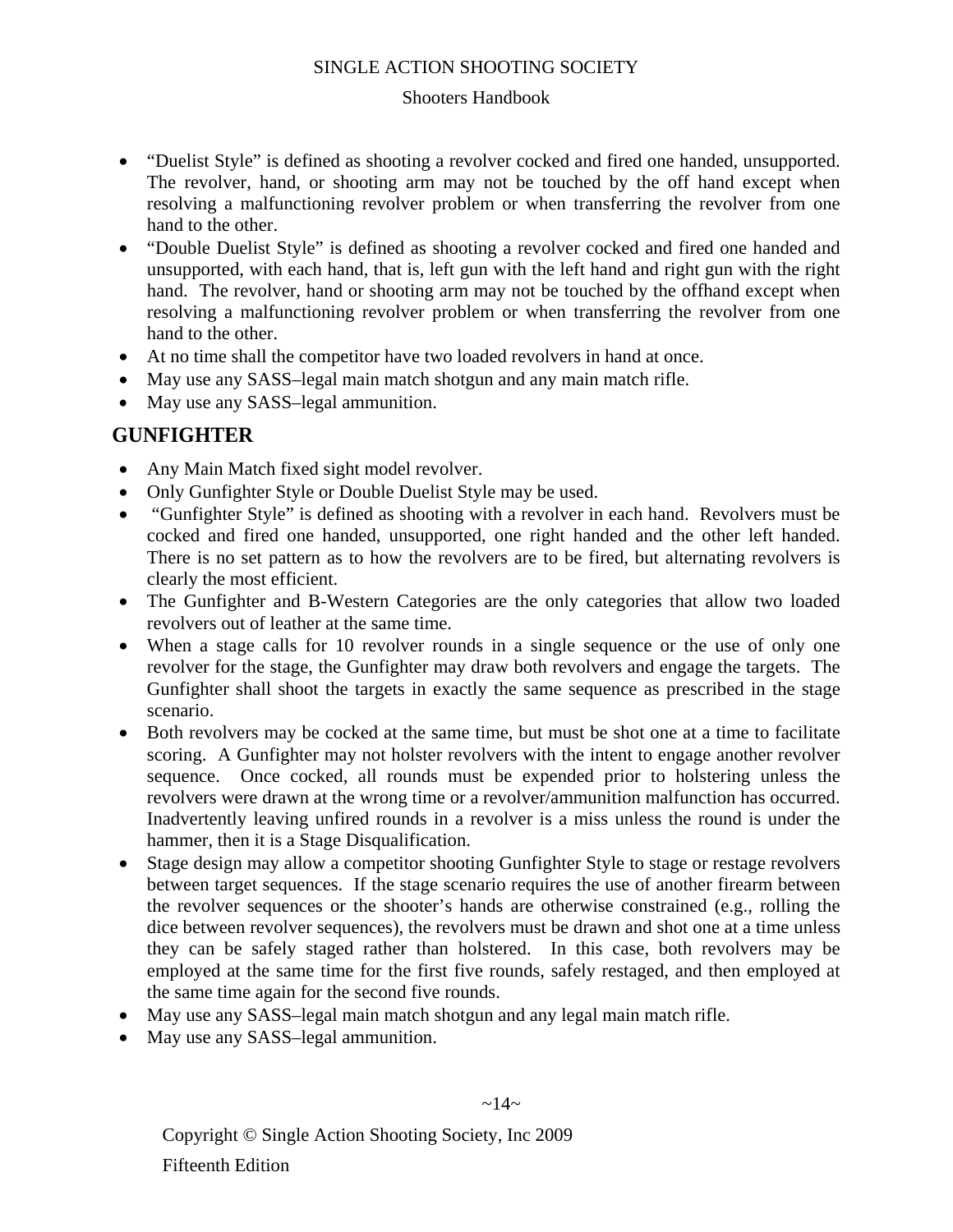#### Shooters Handbook

• Two standard holsters are required, one on each side. No cross-draw or "butt forward" configurations are allowed.

## **BLACKPOWDER CATEGORIES**

It is expected the blackpowder competitor shall contend with smoke obscured targets. To insure this, all shotgun, revolver, and rifle powder charges must produce smoke at least equivalent to a base line load of 15 grains by volume (1 cc) of ffg blackpowder.

#### **FRONTIER CARTRIDGE**

- Any Main Match fixed sight model revolver.
- Revolvers may be shot two handed or one handed (duelist style).
- Must use blackpowder in all loads (rifle, revolver, and shotgun).
- Must use a side-by-side or lever action shotgun in the main match stages.
- Any SASS–legal pistol caliber rifle is acceptable.
- Frontier Cartridge Duelist is also recognized with all requirements being the same except the Duelist and Double Duelist shooting styles are used. See Duelist description for the required shooting technique(s).

NOTE: Frontier Cartridge competitors may use any SASS–legal firearms and propellants in team and side matches.

#### **FRONTIERSMAN**

- Any Main Match percussion revolver with non-adjustable sights (Note exceptions listed re: dovetailed sights). (Exception: The 1873 Uberti percussion revolver is not allowed. )
- Revolvers must be shot duelist or double duelist style. See Duelist description for required shooting technique.
- Must use blackpowder in all loads (rifle, revolver, and shotgun).
- Must use a side-by-side or lever action shotgun in the main match stages.
- Any SASS–legal pistol caliber rifle is acceptable.

## **CLASSIC COWBOY/COWGIRL**

- Any Main Match fixed sight model revolver.
- Revolvers must be shot duelist or double duelist style. See Duelist description for required shooting technique.
- Revolver calibers: .40 caliber rimmed cartridges or larger—revolvers and rifle Examples include, but are not limited to, .38-40, .44 Special, .44 Russian, .44 Mag., .44-40, .45 Schofield, .45 Colt or .36 caliber or larger cap and ball.
- May use any SASS–legal ammunition as long as it adheres to the above caliber restrictions.
- Rifles: Any 1873 or earlier manufacture SASS-legal rifle or a replica thereof (e.g., 1866) Winchester, 1860 Henry, 1873 Winchester).
- Shotguns: SASS–legal external hammer double barrel or lever actions.
- Costuming: Must choose at least five of the requirements listed below. All clothing items must be worn appropriately during all shooting events and awards ceremonies.

 $~15~$ 

Copyright © Single Action Shooting Society, Inc 2009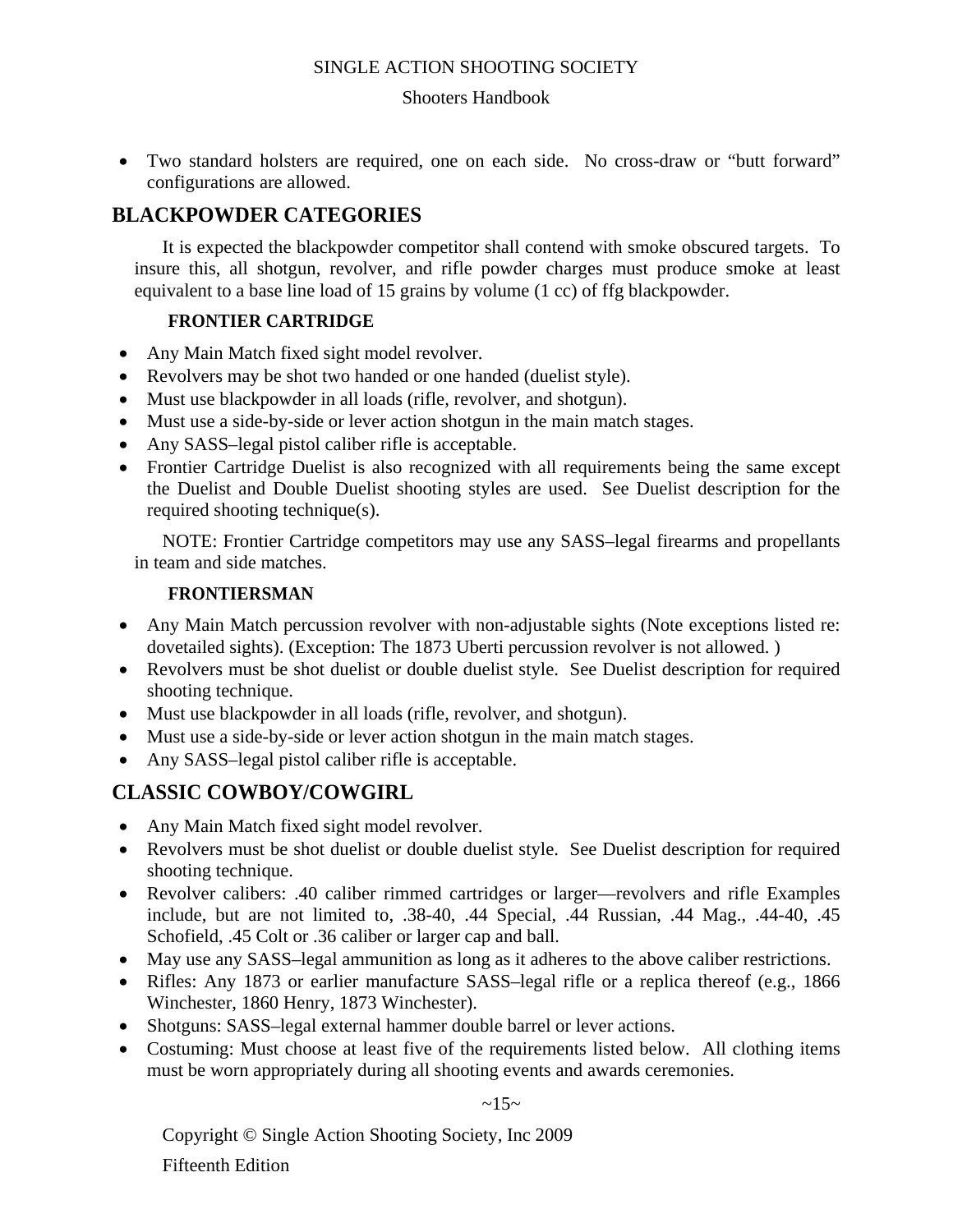#### Shooters Handbook

- Chaps, spurs, cuffs, tie or scarf worn loosely around the neck or with scarf slide, vest, pocket watch with full length chain, jacket, sleeve garters, knife, botas, leggings, braces; no straw or palm hats allowed.
- In addition to the above items, ladies may choose from the items listed below in order to compete within this category:
- Period watch, split riding skirt, bustle, hoops, corset, Victorian style hat (straw allowed), period jewelry, period hair ornaments (e.g., feathers), snood, reticule (period handbag), period lace up shoes, camisole, bloomers, fishnet stockings, feather boa, cape.
- No Buscadero or drop holster rigs allowed (i.e., part of the grip must be above the belt on which the holster hangs).
- Boots are required and must be of traditional design with leather or smooth rubber, non-grip enhancing soles. Mocassins are not allowed.
- Hats must be worn for the entire match.

## **"B" WESTERN**

- Any main match revolver.
- Revolvers may be shot in any SASS–legal shooting style, at the shooters discretion.
- Rifles: Any SASS–legal rifle of 1884 or later design or a replica thereof (i.e., 1892, 1894, Lightening Rifle, or Marlin).
- May use any SASS-legal shotgun.
- May use any SASS–legal ammunition.
- Leather: Buscadero holster rigs or drop holster rigs. (All of the revolver(s) must be carried below the top of the gun belt.) All belt and holster rigs must be embellished (fancy stitching, conchos, spots, or tooling). All holsters must be of the "Double Strong-Side" type. No crossdraw, shoulder rigs, or butt forward configurations allowed.
- Costuming: Shirts must be of the "B" Western style with snap buttons or any of the following: "Smiley Pockets," embroidery, appliqués, fringe, or different colored yokes. Shield shirts are also allowed if it has piping or embroidery.
- Pants must be jeans, ranch pants, or pants with flap over the rear pocket, keystone belt loops, and/or piping or fringe.
- Pants must be worn with a belt. Suspenders are not allowed. Felt hats only, no straw hats. Hats must be worn.
- Boots are required and must be of traditional design with fancy stitching or multi-color fancy design with smooth, non-grip enhancing soles. Lace up boots and moccasins are not allowed.
- Western Spurs with rowels are required for men. Ladies may wear skirts or split riding skirts.
- You must choose at least one or more of the following optional items: gloves or gauntlets, scarves with slides or tied around the neck, coat, vest, chaps or cuffs.
- All costumes are expected to be fancy and flashy. The "B" Western costuming must be worn during the entire match and awards ceremony with exception of evening formal occasions.

 $~16~$ 

Copyright © Single Action Shooting Society, Inc 2009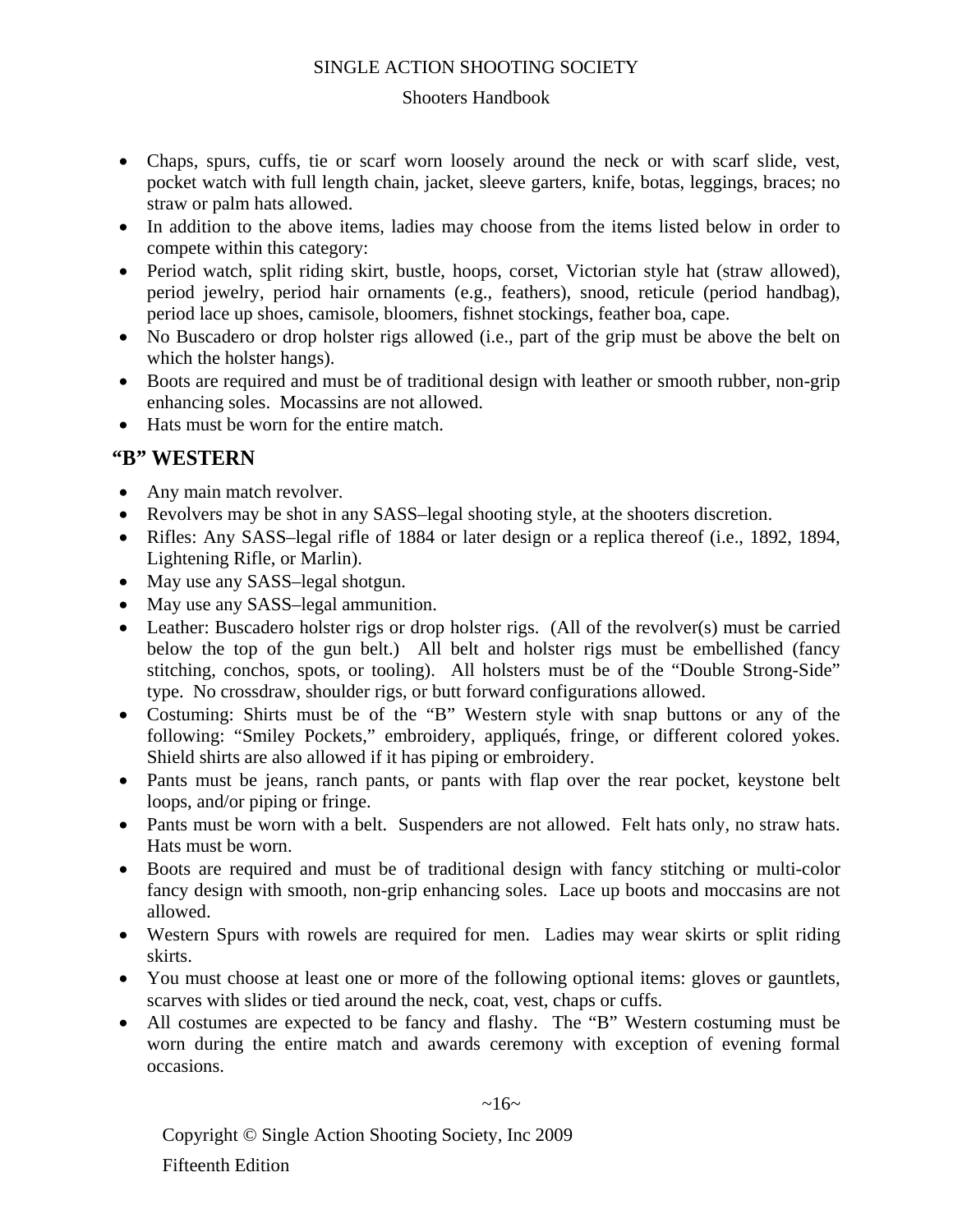#### Shooters Handbook

## **SIDE MATCHES**

## **THE PLAINSMAN**

This event requires two .36 caliber or larger Frontiersman Category style percussion revolvers, shot Duelist style.

- Must use a SASS-legal single-shot rifle firing a traditional blackpowder rifle or revolver caliber cartridge (e.g., not a .30-30). The rifle may have spring actuated ejectors if they are standard for that rifle.
- Must use a side by side, with or without exposed hammers or lever action shotgun.
- Must use blackpowder in all loads (rifle, revolver, and shotgun).

## **POCKET PISTOLS AND DERRINGERS**

Pocket pistols and Derringers are popular for use in side matches and are occasionally introduced as an additional firearm in main match stages.

- A pocket pistol is a small frame, fixed sight, pre-1900 design revolver having a barrel length of four inches or less. Pocket pistols must be .31 caliber or larger. Model "P" Colts and clones and revolvers with swing out cylinders are specifically not allowed regardless of caliber, frame size, or barrel length. Pocket pistols may not be used as or converted to main match revolvers.
- A Derringer is defined as an external hammer, fixed sight, breech loading or percussion ignition, small frame pre-1900 design firearm having one to four barrels up to three and onehalf inches long. Derringers must be .22 caliber or larger. The Remington style over/under barrel configuration and the Sharps four-barreled Pepperbox are typical SASS–legal Derringers.
- .22 Magnum ammunition is not allowed.

## **LONG RANGE (OR PRECISION) RIFLE**

SASS long range or precision rifle competition is different than main match rifle competition with more emphasis placed on precision shooting at longer ranges, with time being a secondary scoring factor. Scoring for these matches is determined by the number of hits, with either of two methods used to break ties. At the match director's option, either total time used to shoot the required number of shots or a shoot-off may be used to break ties.

There are five categories in long range or precision rifle competition, plus one optional category:

- Lever action, revolver caliber
- Lever action, rifle caliber
- Single Shot
- Buffalo Single Shot
- Optical
- Open Category (may be used at the match director's option to include those firearms not covered by other official Long Range Categories).

 $~17~$ 

Copyright © Single Action Shooting Society, Inc 2009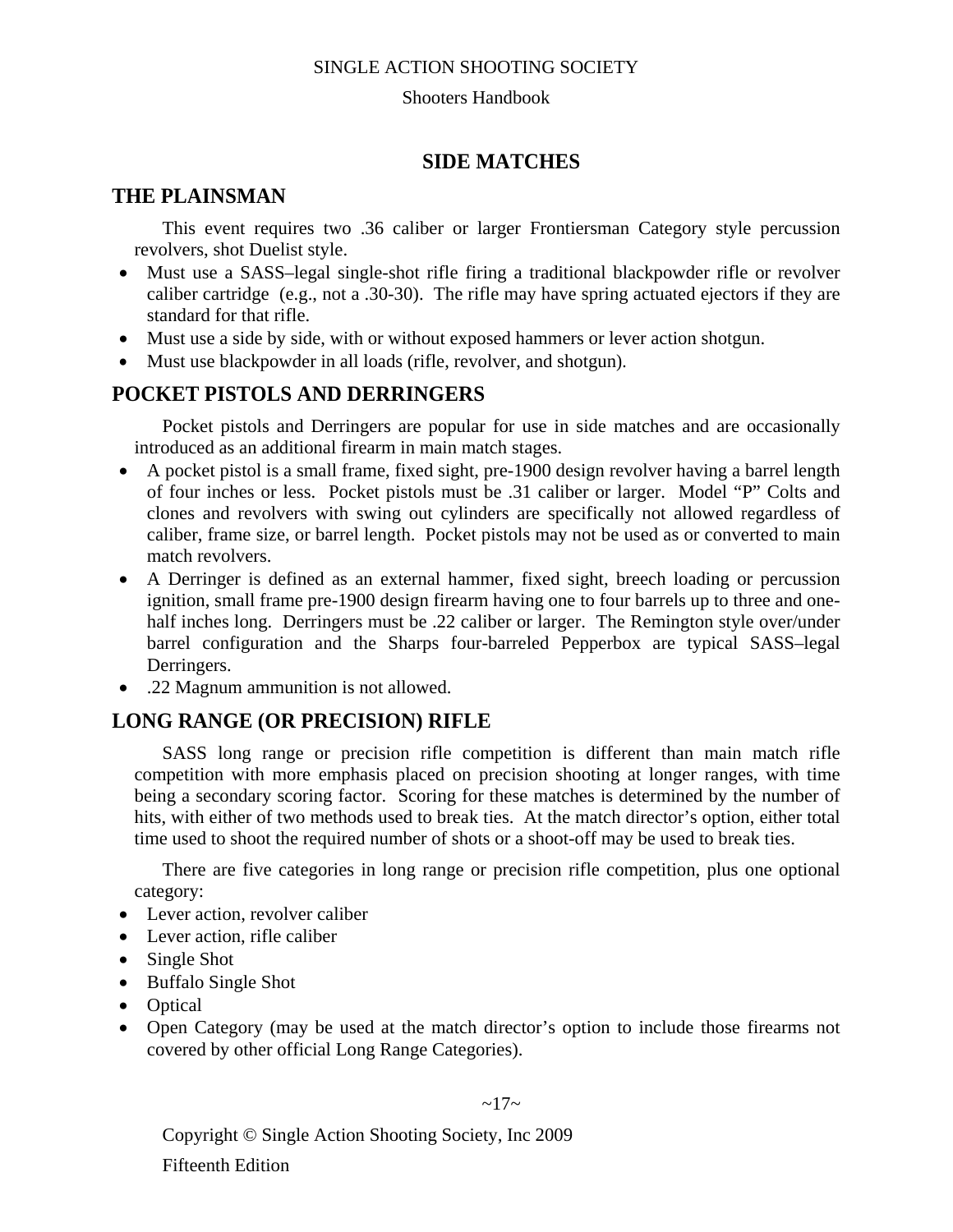#### Shooters Handbook

Blackpowder categories can be added to any or all of the basic categories at the option of the match director. Each category competes within itself.

## **BASIC RULES FOR THE LONG RANGE COMPETITIONS**

- Front barrel sights may vary from simple blades to period hooded wind gauge designs using interchangeable sight inserts and having a spirit level mounted integral with the sight or sight base.
- Rear sights must either be open iron sights mounted on the barrel or original style tang or stock wrist mounted peep sights. Long range rear barrel mounted sights of the flip-up ladder type may use a peephole drilled through the sliding sight leaf. An example of this is the various ladder type sights used on the Springfield trapdoors.
- Optical and receiver mounted sights are not allowed.
- "Rifle Caliber" competition rifles must use traditional, period, rimmed cartridges. No cartridge chambered for use in any SASS approved main match revolver or rifle may be used in the "Rifle Caliber" competition, except the .56-50. Thus, .30-30 (.30 WCF), .38-55 Marlin & Ballard, .43 Spanish, or .45-70 Government cartridges are legal, while a .375 Winchester, .444 Marlin, .32-20, or .44-40 are not legal.
- Any propellant powder may be used (with the exception smokeless powder is not allowed in the Buffalo Single Shot competition).
- Regardless of category or caliber, bullets used in long range and precision rifle matches must be made of pure lead or lead alloy having a plain base, gas checked, or paper patched configuration.

Lever Action Rifles used in long range matches, whether revolver or rifle calibers, must be originals or replicas of rifles manufactured during the period from approximately 1860 until 1899. Lever or slide action, tubular feed, exposed hammer rifles or carbines are allowed, providing they are in safe working condition.

Single Shot and Buffalo Single Shot firearms must be originals or replicas of single shot rifles manufactured during the period from approximately 1860 until 1899. All rifles MUST have exposed hammers. The caliber and cartridge rules for the "Rifle Caliber" firearms noted above under basic rules also apply to Single Shot and Buffalo Single Shot rifles with the exception Buffalo Single Shot rifles must be .375" bore size or larger.

Buffalo Single Shot competition has further restrictions requiring original or replica rifles to be a design of US manufacture. Spring-loaded ejectors are also prohibited, except for Springfield Trapdoor Rifles.

The Optical Category firearms must meet the above restrictions with the following optical rules:

- No length or power limitation on the scope.
- Scope tube body to be 34" or less in diameter and any ocular or objective lenses and adjusting or assembly rings to be less than 1" in diameter.

 $~18~$ 

Copyright © Single Action Shooting Society, Inc 2009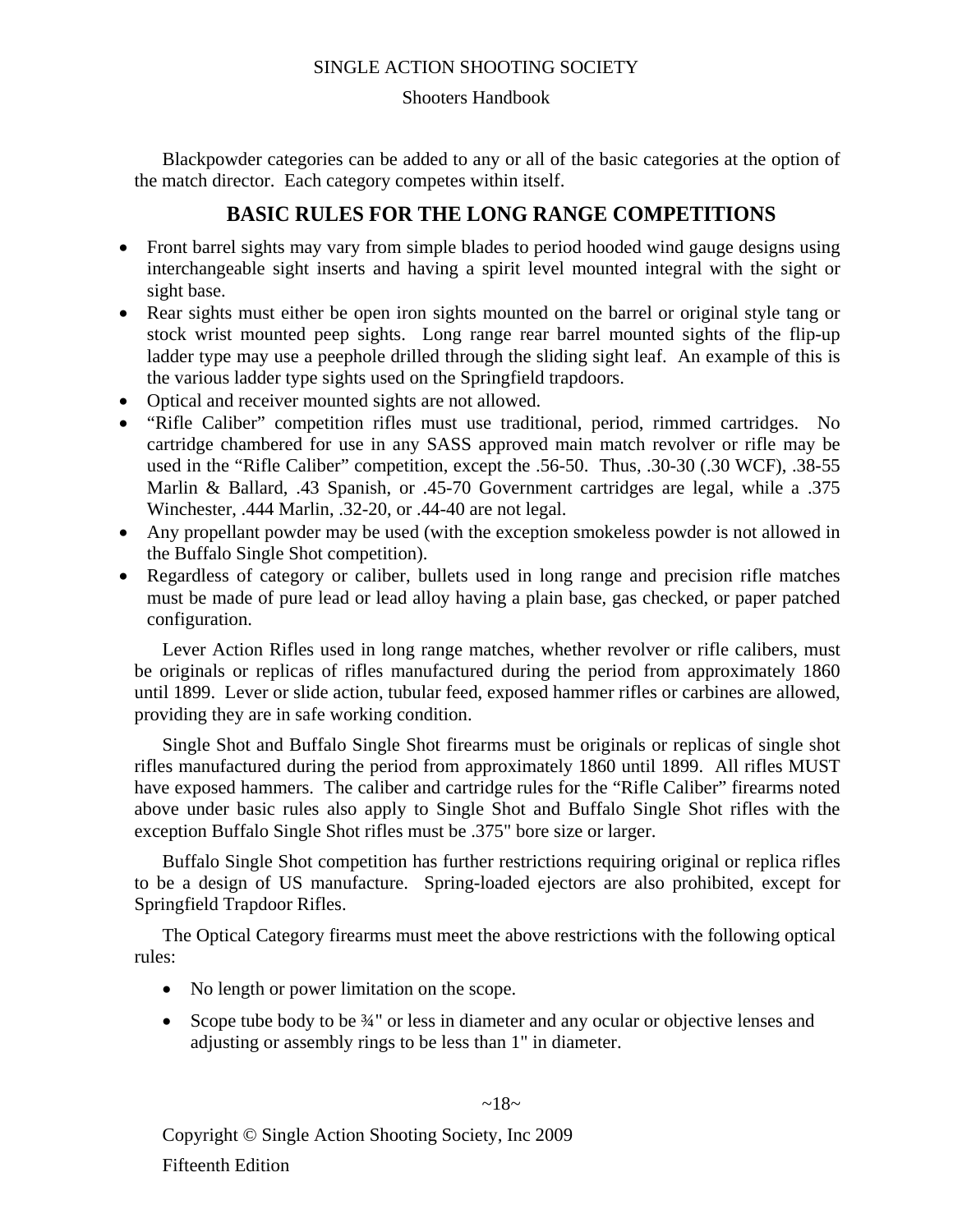#### Shooters Handbook

- No internal scope adjustments for windage or elevation.
- Mounts are to be of a traditional style of the period and contain the windage and elevation adjustments for the scope in either, or both, the front or rear mounts. No click adjustments in the mount. Either dove tail mounting or scope block mounting is allowed.
- Original scope mounts of either the Cataract or Malcom style or variations thereof or replicas or derivative scope mounts conform to the criteria of paragraph above.

(Note: These rules are identical to the NRA BPCS Rules on optical sights.)

#### **SCORING AND TIMING**

SASS matches are scored based upon elapsed shooting time and added penalty points for missed targets. Each stage is scored individually and, in most club matches, the total combined score for all stages fired is ranked for place of finish, either over all or by category.

At END of TRAIL, SASS Regionals, and at the discretion of each affiliated club, rank scoring is used. Rank scoring is recommended when all the stages in a match are not of approximately the same duration and degree of difficulty. The alternative to rank scoring is scoring based upon total time (total raw time plus penalties).

Overall winners, often including both the top male and top female competitors, are traditionally recognized at SASS matches. The "best score" for the main match stages determines the overall winner.

Rifle, revolver, and shotgun targets must be engaged with the appropriate type firearm. A "miss" is defined as the failure to hit the appropriate target type using the appropriate type firearm. Missed targets are scored as five-second additions to the competitor's raw time for the stage (at annual matches and above).

Procedurals are unintentional "mistakes" where the competitor engages the stage in a manner other than the way it is supposed to be shot. Procedurals are scored as ten-second additions to the competitor's raw time for the stage, no more than one per stage.

Minor safety infractions occurring during a course of fire that do not directly endanger persons result in a ten-second penalty being added to the shooter's time per occurrence for that stage. "Minor" safety infractions are occurrences such as failure to open a long gun's action at the conclusion of a shooting string or failure to return a handgun to its holster at the conclusion of a shooting string.

Major safety infractions result in the shooter's disqualification from the stage or the match. A second Stage Disqualification in the match shall result in a Match Disqualification. "Major" infractions include a dropped gun, an accidental discharge that impacts within tenfeet of any person (an impact within five-feet is a match disqualification), violation of the 170 degree safety rule, "sweeping" any person with the muzzle of a firearm, and similar acts that have high potential for personal injury.

 $~19~$ 

Copyright © Single Action Shooting Society, Inc 2009 Fifteenth Edition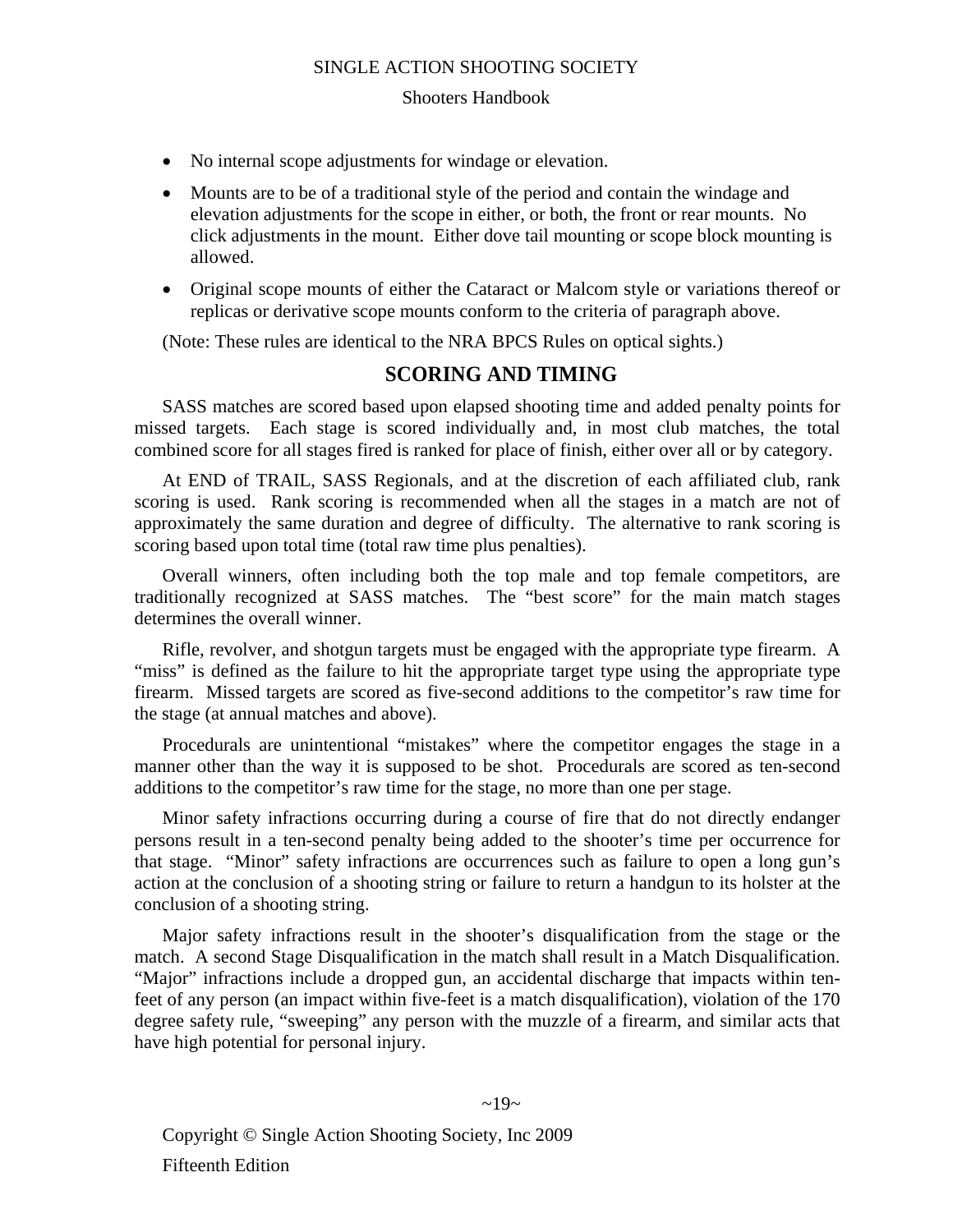#### Shooters Handbook

In the event a competitor feels a range officer's ruling is in error, the ruling may be politely and immediately appealed to the Range Master/Match Director. The Range Master/Match Director will consider the appeal on grounds of policy and rules interpretation only, and their decision is final. At major matches special protest juries comprised of Territorial Governors may be empanelled to aid the Range Master/Match Director in making a reasonable judgment.

#### **FAILURE TO ENGAGE**

A "failure to engage" occurs when a competitor willfully or intentionally disregards the stage instructions in order to obtain a competitive advantage and is not assessed simply because a competitor "makes a mistake." A Failure to Engage applies only to non-shooting situations such as refusing to rope a steer, throw a stick of dynamite or otherwise make an attempt to complete any other non-shooting procedure written within the stage instructions. In such a case, in addition to any penalties for misses, a 30-second failure to engage/Spirit of the Game penalty is assessed.

#### **RANGE OPERATIONS**

 Cowboy Action Shooting™ is not intended to be a precision shooting competition. Small targets and long distances take the "action" out of the game and make it more discouraging for newer shooters.

Both experienced and inexperienced shooters want hits on their targets. Some folks just hit (or miss) a little faster than others. Too many misses, or the perception the targets are too difficult to hit, discourage folks from continuing to play, especially the less proficient shooters.

Ask any experienced Cowboy Action Shooter, and she or he will tell you there is no such thing as a target too big or too close to miss!

A more detailed guide to match design is available in the SASS Match Directors Guide.

Metal and paper targets of generous size are used. Reactive targets such as pepper poppers and falling plates are used when practical to enhance shooter feedback and spectator appeal. Targets are set at close to medium range. There are no absolute rules, but we suggest the following distances, by firearm, if using a target approximately 16" X 16":

Revolver – 7 to 10 yards Shotgun – 8 to 16 yards Rifle – 13 to 50 yards

Derringer/Pocket Pistol – point blank to three yards shooting paper, cardboard, or balloons only. It's too close to safely shoot steel.

To the extent possible, reactive targets are set to fall when squarely hit with no more than a standard .38 Special 158 gr. factory load.

SASS matches above the club level are "no alibi" matches. Once the first round goes down range, the competitor is committed to the stage and must finish the stage to the best of his or her ability. Reshoots/restarts are not awarded for ammunition or firearm malfunctions.

#### $~20~$

Copyright © Single Action Shooting Society, Inc 2009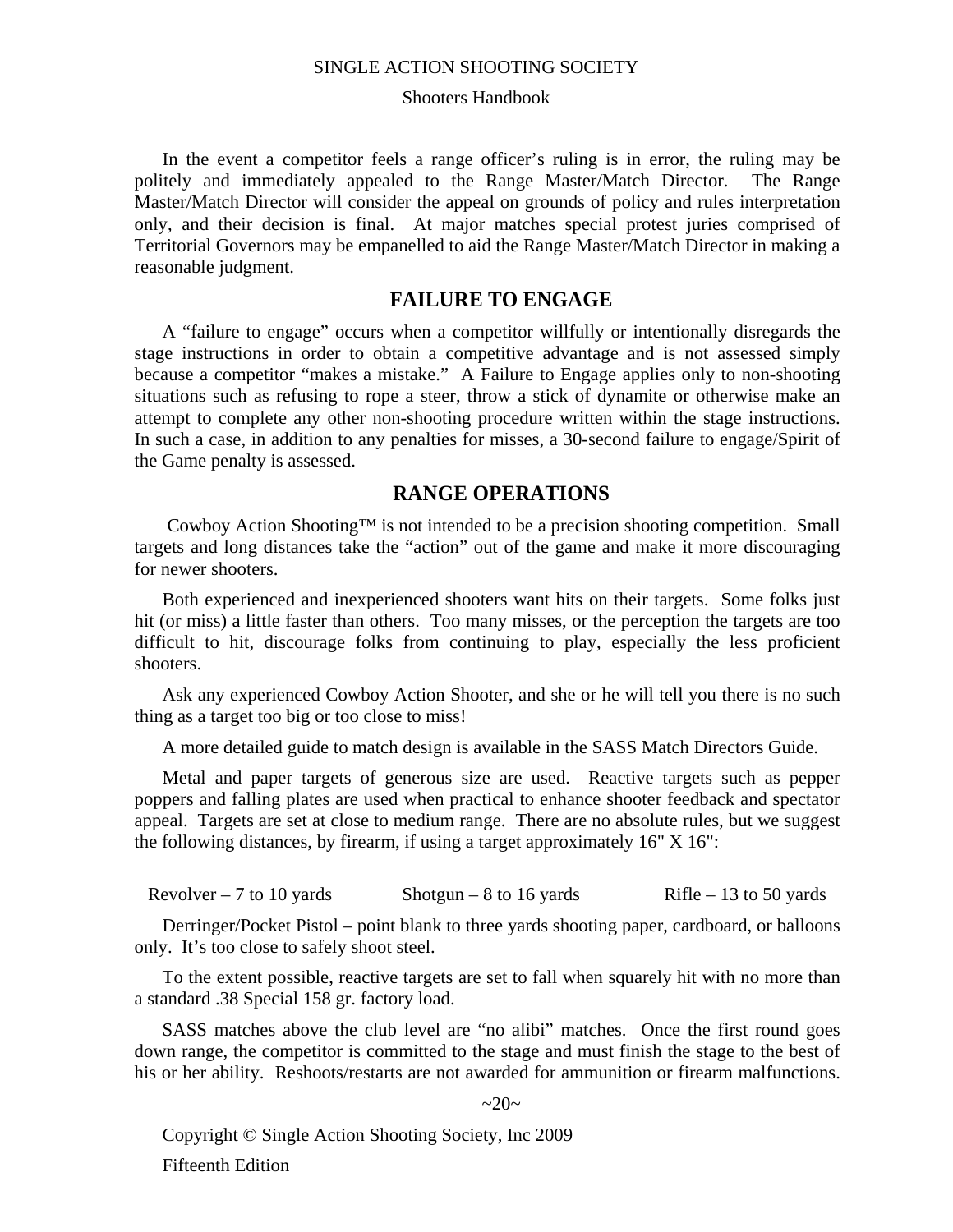#### Shooters Handbook

However, if there is a range failure (failure of props, timer, or the range officers) beyond the competitor's control, a restart may be granted. On a reshoot/restart, the competitor starts over clean, carrying only accrued safety penalties forward. Restarts shall be allowed for a competitor to achieve a "clean" start up to the point at which the first round goes down range. Multiple restarts by the same shooter, that in the judgment of the R.O. are seen to be taking advantage, will not be entertained as they are not in the spirit of the game.

The role of the Range Officer is to safely assist the shooter through the course of fire. Coaching and constraining the shooter from unsafe acts are expected when appropriate, minimizing procedural and safety penalties whenever possible. Proper coaching or no coaching at all is not considered RO Interference and therefore will never be grounds for a reshoot.

Failure to stage guns or ammunition at the designated position(s)/location(s) is the fault of the competitor and scored as a procedural unless the competitor is able to correct the situation, unassisted, while in the process of completing the stage under time.

It is expected the Range Officers will be the responsible parties for observing and resolving all safety related matters occurring in the loading, unloading, and firing line areas. However, any shooter who observes a safety infraction not seen by the Range Officer(s) should call the infraction to the Range Officer's attention, at which time the matter will be resolved.

#### **STAGE CONVENTIONS**

Stage Conventions or standard range behaviors are a list of practices every shooter is expected to know and follow on every stage. These stage conventions should be followed in all SASS matches unless otherwise directed in stage descriptions.

- 1. All knockdown shotgun targets may be reengaged until down.
- 2. All knockdown targets (shotgun, rifle, or revolver) must go down to count.
- 3. All staged guns shall have their barrels pointed safely down range. All long guns initially staged on a horizontal flat surface shall be staged lying flat where at least the rear of the trigger guard is on the staging area. All handguns initially staged on a horizontal flat surface must be staged with the entire handgun lying flat on the staging surface.
- 4. Staged shotguns will be open and empty.
- 5. Shooters may not start a stage with ammunition in hand.
- 6. Long guns will be discarded open and empty with their barrels pointed safely down range.
- 7. Revolvers are returned to leather after the shooting string.
- 8. Revolvers are drawn and used in accordance with the shooter's category.
- 9. Safe gun handling is the shooter's responsibility. The 170-degree safety rule is in effect.
- 10. If no starting position is given the shooter shall stand fully erect with revolvers holstered, hands at the side not touching any firearm.
- 11. Cowboy port arms is defined as standing fully erect with the butt of the long gun at or below the waist of the shooter, the muzzle at or above the shoulder, and the long gun held with both hands.
- 12. Interpersonal Conflicts WILL NOT be tolerated.

 $\sim$ 21 $\sim$ 

Copyright © Single Action Shooting Society, Inc 2009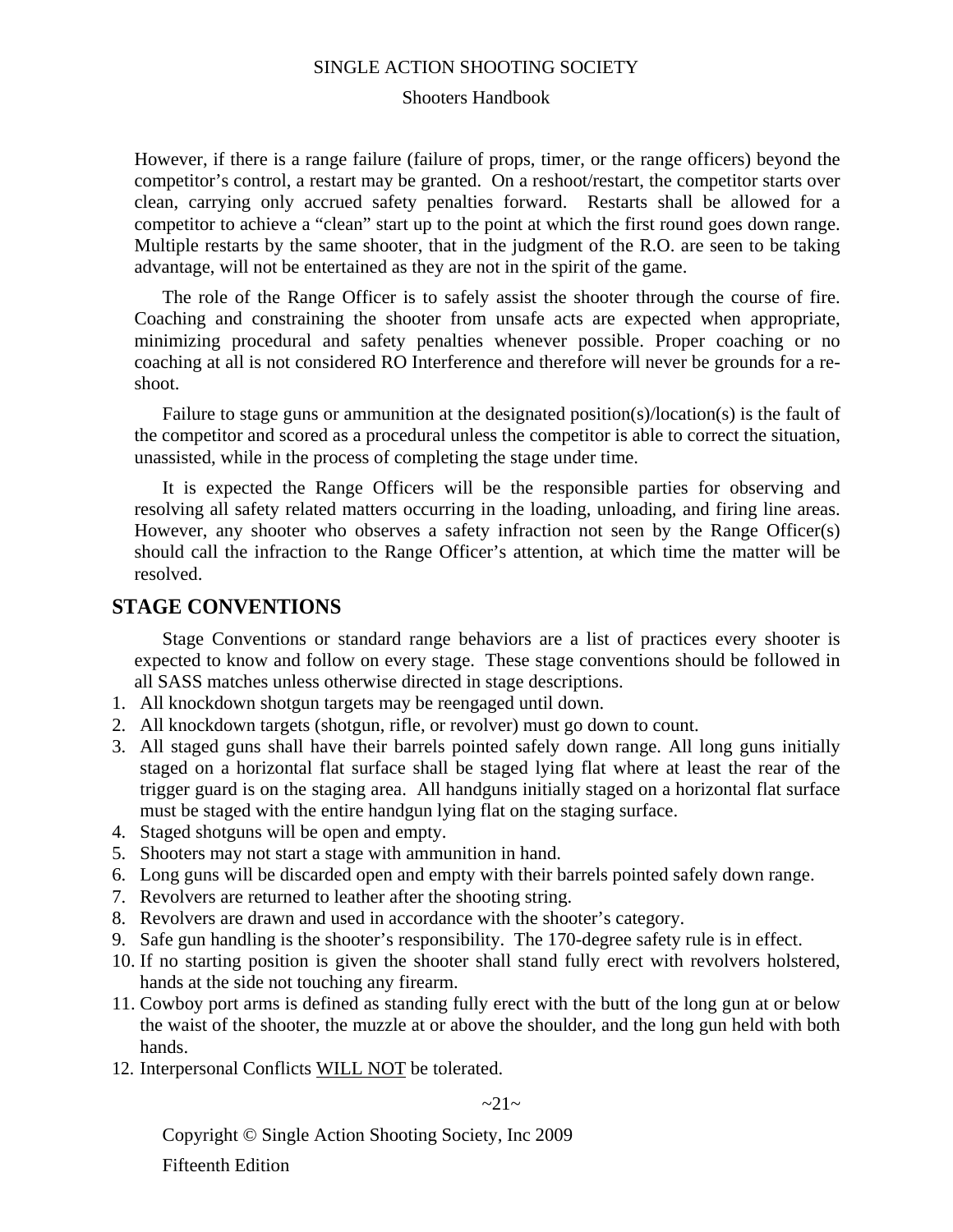#### Shooters Handbook

## **SAFETY PRACTICES**

## **FIRST, LAST, AND ALWAYS**

Our sport, by its very nature, has the potential to be dangerous and a serious accident can occur. Every participant in a SASS match is expected to be a safety officer. Each shooter's first responsibility is for his or her own safe conduct, but all shooters are expected to remain alert for actions by others that are unsafe.

Any Range Officer or shooter may confront any participant about an observed unsafe situation, and it is expected the matter will quickly be corrected and not repeated. Any argument concerning the correction of a safety related matter can be expected to result in that shooter being ejected from the range.

Shooters shall adhere to the following safety rules:

- 1. Treat and respect every firearm at all times as if it were loaded.
- 2. Muzzle direction is important between, before, during, and after shooting a stage. A muzzle must not be allowed to "sweep" the other participants at any time. Long guns shall have their actions open with chambers and magazines empty and muzzles pointed in a safe direction when transported at a match. A holstered revolver (loaded or empty) with the hammer fully down on an empty chamber or expended case is considered safe and may not be interpreted as sweeping another shooter while safely secured in the holster. Failure to manage safe muzzle direction is grounds for disqualification from the stage, and for repeated offenses, from the match.
- 3. All firearms shall remain unloaded except when under the direct observation of a Range Officer on the firing line or in the loading area.
- 4. Six-guns are always loaded with only five rounds and the hammer lowered, fully down, and left resting on the empty chamber. Five shooters may load five rounds, but the hammer must rest on a dummy chamber or safety slot in the cylinder so the hammer does not rest on a live round/cap. If a particular stage requires a one shot reload, the sixth chamber of percussion revolvers may be charged at the bench and then capped "on the clock", either before the first round is fired or after the last round is fired. A complete reload for percussion revolver shooters is handled by staging a loaded, uncapped revolver down range or switching uncapped cylinders and capping on the clock.
- 5. No cocked revolver may ever leave a shooter's hand.
- 6. Revolvers are returned to leather (re-holstered) with hammer down on a spent case or empty chamber at the conclusion of the shooting string, unless the stage description specifically directs otherwise; e.g., "move to next position and set gun on table or prop." A shooting string is defined as shots from one type of firearm prior to the next type of firearm engaged.
- 7. De-cocking may not be done to avoid a penalty if cocked at the wrong time, position or location. NO gun may be de-cocked on the firing line except by pointing it down range and pulling the trigger or while under the direct supervision of a stage officer. The penalty for de-cocking is a Stage Disqualification.
- 8. Once a revolver is cocked, the round under the hammer must be expended in order for it to be returned to a safe condition. Once a rifle is cocked, either the round under the hammer

 $\sim$ 22 $\sim$ 

Copyright © Single Action Shooting Society, Inc 2009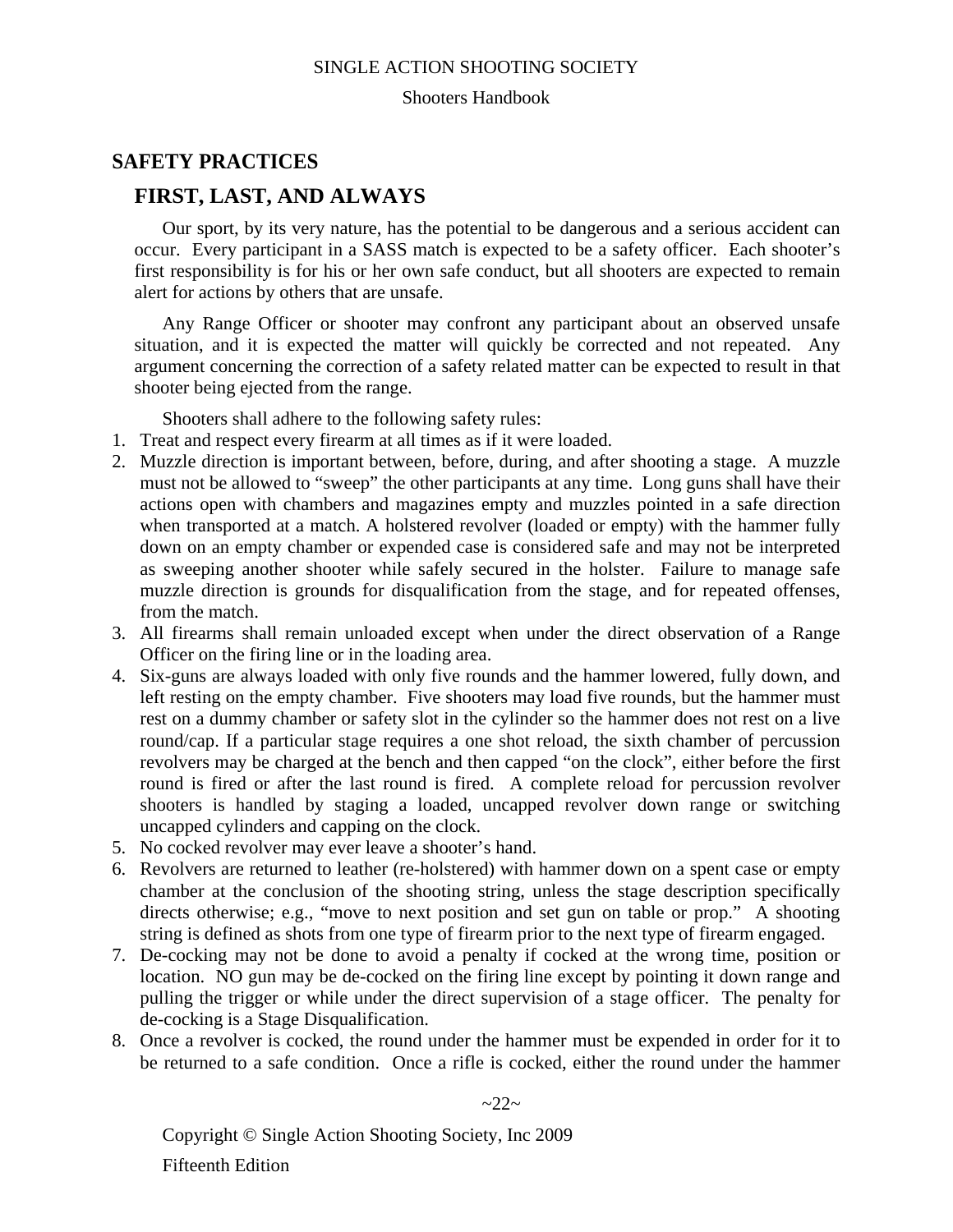#### Shooters Handbook

must be expended or the action opened in order for the rifle to be returned to a safe condition. Shotgun shells may be removed, if necessary, without penalty in order to return the firearm to a safe condition.

- 9. If a firearm is shot out of sequence or from the wrong position or location, the shooter will be awarded a single procedural penalty. In this situation, if the shooter elects or is forced to miss an appropriate target due to unsafe angles or target availability, a round may be reloaded to avoid a miss penalty (the dreaded "Double Jeopardy" of a procedure and miss). This does not mean a shooter may reload a rifle or revolver at any other time to make up a miss. Unfired ejected rifle rounds may be reloaded.
- 10. Inadvertently leaving unfired rounds in a revolver is a miss unless the round is under the hammer, then it is a Stage Disqualification.
- 11. Safe conditions of firearms for movement or leaving a shooters hand vary with each type of firearm. Please see the SASS Range operations Basic Safety Course for a detailed description of what constitutes a safe firearm conditions for movement.
- 12. A shooter with firearm in hand shall never be allowed to move with a live round under a cocked hammer. Movement is defined the same as "traveling" in basketball. Once the firearm is cocked, one foot must remain in place on the ground until the firearm is made safe.
- 13. A shooter shall not cock any revolver until the firearm is pointed safely down range. While on the firing line, any discharge of any firearm impacting within ten-feet of the shooter is unsafe and will result in disqualification from the stage or, if less than five feet, from the match. Any discharge away from the actual firing line shall result in a Match Disqualification.
- 14. A round over the berm is always a bad idea but is worse on some ranges than others. Local match regulations establish the appropriate penalty, up to and including a Match Disqualification.
- 15. Rifles may be staged down range from the shooter with the magazine loaded, action closed, hammer down and chamber empty.
- 16. Shotguns are always staged open with magazine and chambers empty and are loaded on the clock unless the stage begins with the shotgun in the shooter's hands. Mule eared shotguns can be cocked at the beginning of a scenario, whether staged or in the shooter's hands. Long guns are never staged with their muzzles on the ground.
- 17. Long guns will have their actions left open and the magazines/barrels empty at the conclusion of each shooting string. A 10 second minor safety penalty will be assessed if the firearm is not cleared or opened. This condition may be corrected prior to the next round being fired. If the long gun is the last firearm used, it must be cleared prior to it leaving the shooters hand(s) at the unloading table. This does not apply to guns shot out of sequence, made "safe" and then restaged.
- 18. A live round left in the chamber of a long gun constitutes a stage disqualification. Any other rounds, live or empty, left anywhere in a long gun in which it was loaded is a ten-second minor safety violation. Broken guns still containing rounds do not warrant penalties, except for misses, so long as the malfunction is declared and the gun made safe.

 $-23-$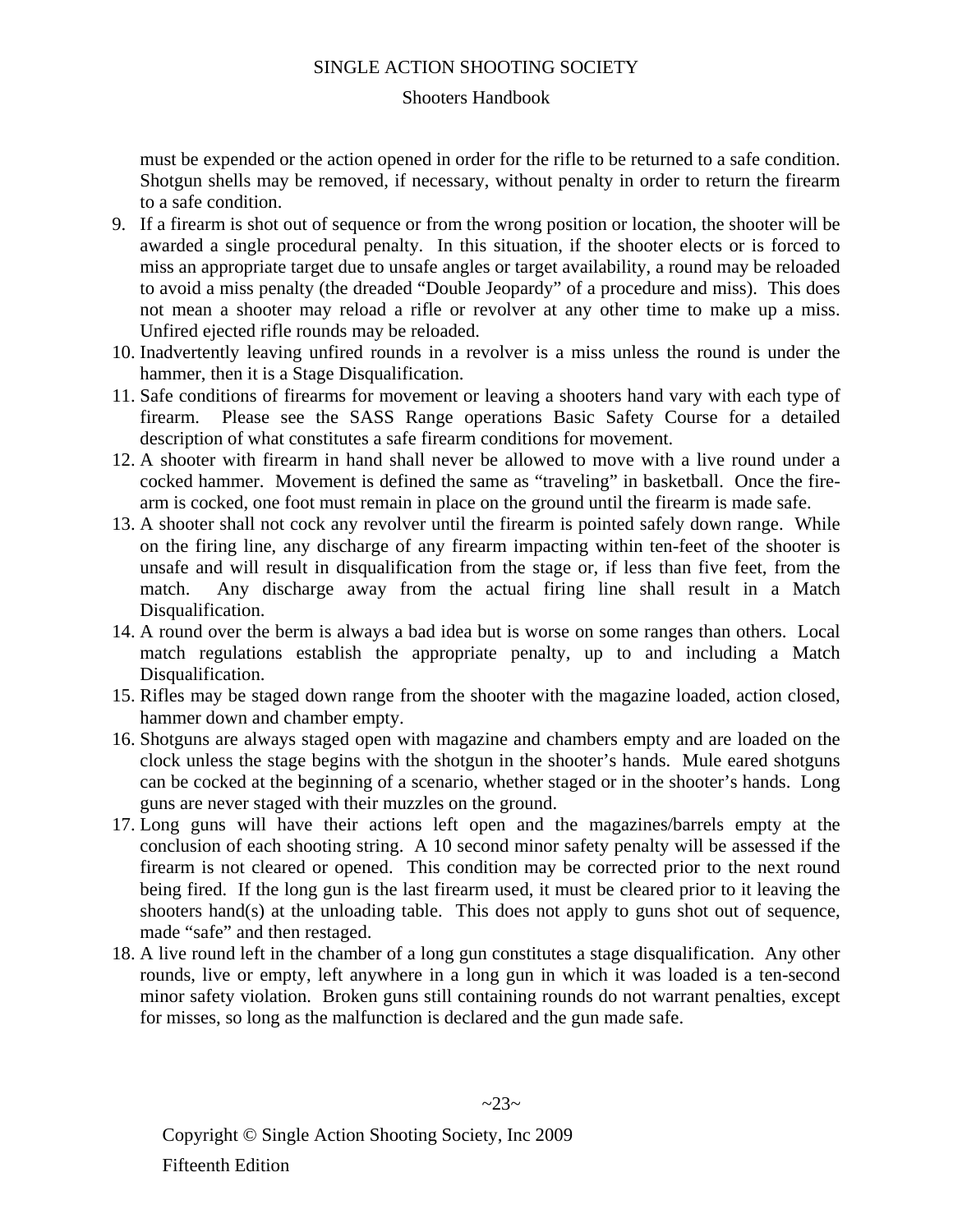#### Shooters Handbook

- 19. All shooters must demonstrate rudimentary familiarity and proficiency with the firearms being used. Shooters are expected to perform within their capabilities at all times. SASS matches are not the forums in which to learn basic firearms handling.
- 20. SASS matches are not fast draw competitions. Any unsafe gun handling in the course of a draw from the holster or any "fanning" will result in the shooter's disqualification from that stage. "Slip-hammering" is not the same as fanning and is legal.
- 21. Extreme care must be exercised when drawing a revolver from a cross-draw or shoulder holster or returning the revolver to leather. The user must "twist" their body, if necessary, to ensure the muzzle never breaks the 170-degree safety rule during the process. Failure to ensure the muzzle is always down range is grounds for an immediate stage disqualification. A second infraction during the same match is grounds for match disqualification. (Note: The 170-degree safety rule means the muzzle of the firearm must always be straight down range +/- 85 degrees in any direction. If a competitor "comes close" to breaking the 180-degree safety plane, the 170-degree safety rule has been violated, and the competitor is at fault.) It is also necessary to note that during the course of fire, the shooter must be given the ability to draw and holster revolvers from "straight hang" holsters and the ability to retrieve and return vertically staged double-barreled shotguns without penalty.
- 22. Movement is not allowed with a loaded, cocked firearm. Movement is defined by the basketball "traveling" rule. Whenever a shooter has a loaded, cocked firearm in hand, at least one foot must remain in place on the ground. 1st violation will result in Stage Disqualification; 2nd violation will result in Match Disqualification. This includes leaving the loading table with a cocked loaded firearm.
- 23. A dropped unloaded gun on the firing line (loading table to unloading table) results in the shooter's disqualification from the stage. A dropped loaded firearm results in a match disqualification. A shooter may not pick up a dropped gun. The Range Officer will recover the gun, examine it, clear it, and return it to the shooter.
- 24. Ammunition dropped by a shooter in the course of reloading any firearm during a stage or "ejected" from any firearm is considered "dead" and may not be recovered until the shooter completes the course of fire. The round must be replaced from the shooter's person or other area as required by stage description or if the round is not fired it is counted as a missed shot. Staged ammunition dropped back where it was staged is not considered "dead."
- 25. The unloading officer or Range Officer MUST inspect all firearms before they leave the shooting stage. All rifles and pump or lever action shotguns must have their action cycled for the inspecting official. All revolvers, whether used or not in the stage, must also be inspected.
- 26. Alcoholic beverages are prohibited in the range area for all shooters, guests, range officers, and others, until shooting is done for the day. No shooter may consume any alcoholic beverage until he or she has completed all of their shooting for the day and stored their firearms.
- 27. No shooter may ingest any substance that will affect his or her ability to participate with a maximum state of awareness and in a completely safe manner. Both prescription and nonprescription pharmaceuticals that may cause drowsiness or any other physical or mental impairment must be avoided.

 $~24~$ 

Copyright © Single Action Shooting Society, Inc 2009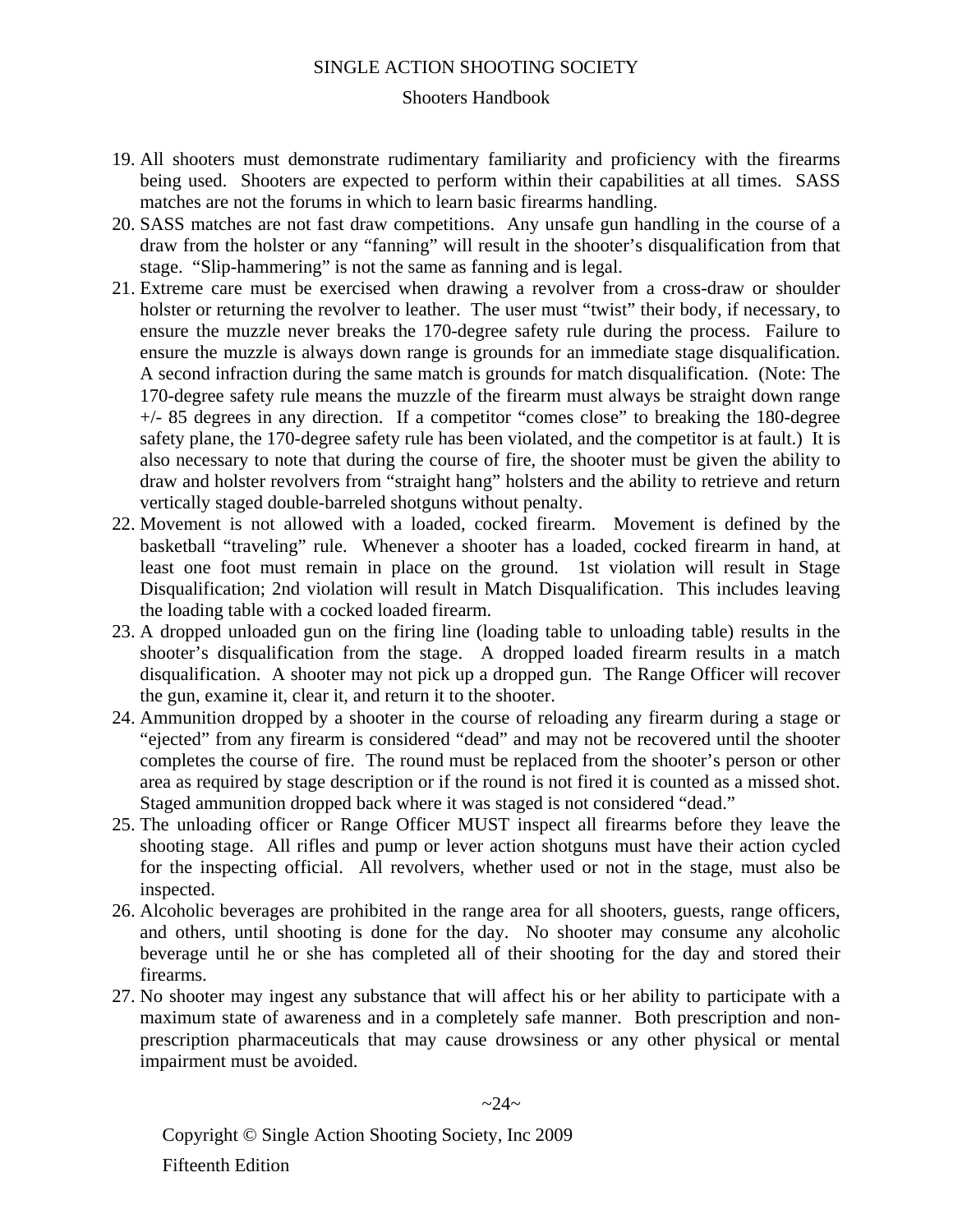#### Shooters Handbook

- 28. Hearing protection is highly recommended and eye protection is mandatory in and around the shooting areas. While small, period glasses look great, full protection, high impact glasses are strongly recommended. Such protection is recommended for everyone when in the range area, and eye protection is mandatory for spectators when within direct line of sight of steel targets.
- 29. All loading and unloading shall be conducted only in the designated areas. NOTE: Percussion revolver shooters must exercise care to ensure they maintain safe muzzle direction during loading and have fired or cleared all capped chambers prior to leaving the unloading area. It is not permissible to seat percussion caps on a revolver's nipple using the gun's hammer. Percussion revolvers may only be capped at the loading area or on the firing line.
- 30. Dry firing at the loading table is not allowed and results in a stage disqualification. Dry firing is allowed only at designated safe areas. Dry firing is defined as the act of bringing the gun into a shooting position, cocking the hammer, and pulling the trigger as if to cause the gun to fire normally.
- 31. Only registered competitors may wear firearms.
- 32. If a competitor has a firearm malfunction that cannot be cleared during the course of fire, the shooter may not leave the firing line until the firearm has been cleared. A Match Disqualification will be awarded to the shooter if they leave the firing line with the malfunctioning firearm unless under the direct supervision of a Match Official.
- 33. Main match targets are recommended to be fabricated from metal and be approximately 16" X 16" in size. Distances for revolver targets should be 7 to 10 yards, shotgun targets should be 8 to 16 yards, and rifle targets should be placed at 13 to 50 yards.
- 34. The minimum standard for center-fire ammunition used in all smokeless categories at State, Regional, National, International and World Championship Competitions is not less than a minimum power factor of 60 and no velocity may be less than 400 fps. The maximum velocity standard for revolvers is 1000 fps. The maximum velocity standard for rifles is 1400 fps. Buckaroo Category shooters choosing to use center-fire ammunition in handguns and/or rifles must also meet all power factor and velocity requirements. Pocket pistols and derringers are exempt from the power factor and velocity requirements.
- 35. Failure to stage guns or ammunition at the designated position(s) or location(s) is the fault of the competitor and scored as a procedural unless the competitor is able to correct the situation, unassisted, while in the process of completing the stage under time.
- 36. Ammo on belts must be worn just above the pistol belt at or below the belly button. Shotgun slides may not be worn over a shotgun belt.
- 37. Competitors shall unload each of their firearms at the designated unloading area and have them visually inspected to make sure all chambers empty. Rifles and shotguns must be cycled to verify their magazines are empty. All revolvers taken to the firing line must be checked, whether or not they were used, and only two main match revolvers may be taken to the line.
- 38. Competitors arriving at the designated loading area with uncleared firearms after completing a stage within the same day will be assessed a Stage Disqualification penalty on the previously completed stage.

 $~25~$ 

Copyright © Single Action Shooting Society, Inc 2009